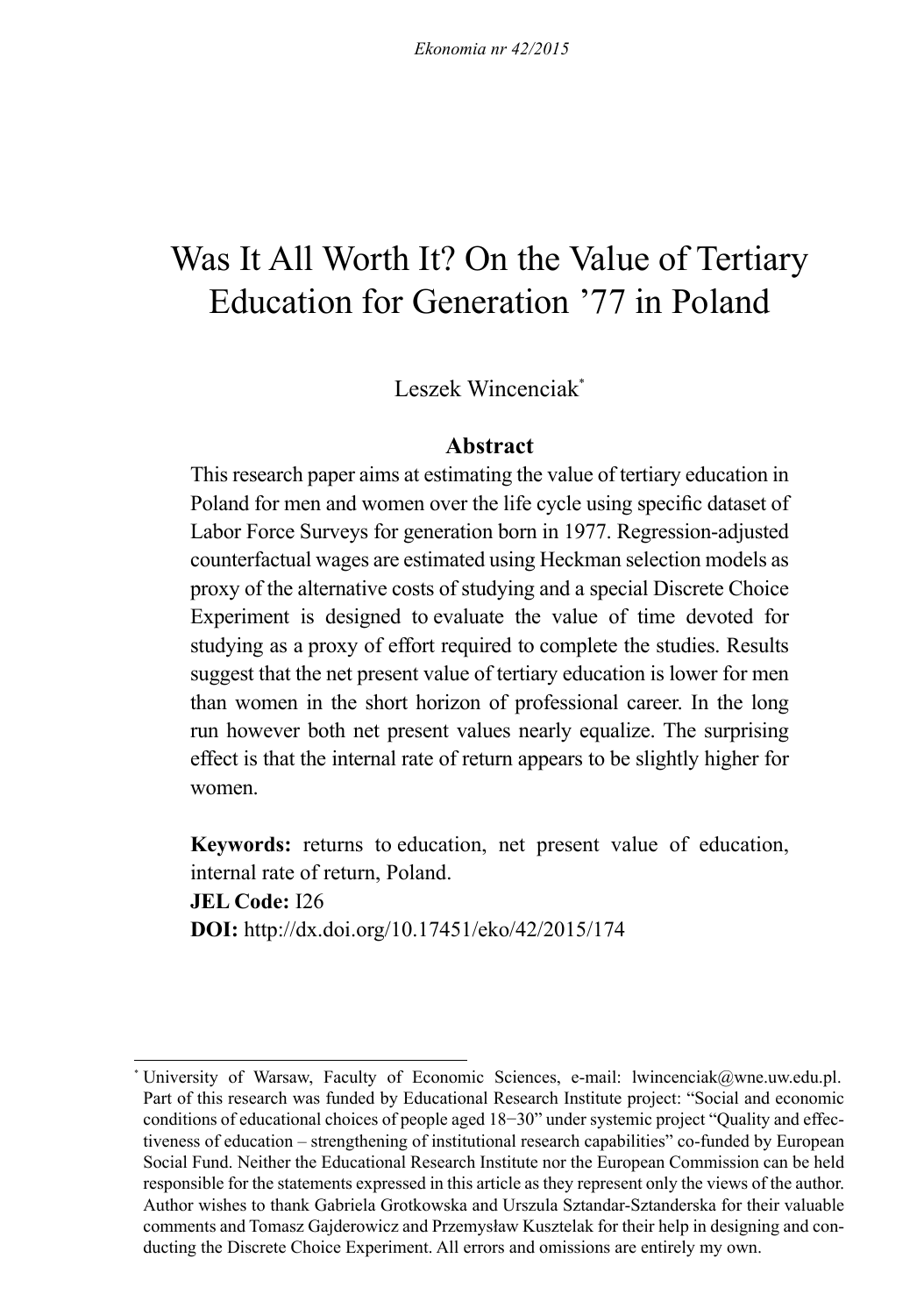# **1. Introduction**

The decision to pursue tertiary education has very important implications. In the short run it generates costs which realize in the form of direct financial expenditure and devotion of other scarce resources like time. It also involves an alternative cost of studying which manifests itself in the flow of forgone potential earnings. In the long run however it creates a stream of benefits through increased income and reduced incidence of non-employment. The studies of the costs and benefits of tertiary education have been undertaken many times in economic literature. This topic is very popular in the public debate as well. Economists generally agree that the tertiary education is a profitable investment. The scale of these benefits is however very diversified across different countries, years of study, sex, study fields, and other dimensions. Recently, the social movement called UnCollege gathers attention and points out that the costs of obtaining higher education in USA have gone too high and the investment is questionable in terms of rate of return as compared to typical financial assets.

The most fundamental approach adopted in empirical analysis of returns to education is based on an influential Mincerian wage regression type models, in which a wage premium to the years of study is estimated as a proxy of the return to education. There are however several limitations to this approach which allows us to directly interpret the result as a rate of return to education.

There are a number of studies which account for costs and benefits more directly and try to estimate the net present value of tertiary education and this kind of analysis is adopted here.

In some of the research cohort data have been used to infer the value of education for a group of people observed in a longitudinal studies. In Poland, we do not have any kind of a panel study of a given generation to begin with. There are some attempts undertaken to fill this gap but obviously it will take a long time before researchers are blessed with this kind of dataset (sadly, in the long run we are all dead as Mr. Keynes had predicted). To overcome this obstacle in this study an attempt was made to take advantage of the LFS datasets for 1995−2013 for Poland and select for each quarterly wave only those individuals that were born in 1977. The reason for selecting this particular generation was that the 1995 was the year of them becoming 18, the next year was the year of majority of them attending secondary schools taking their A level exams and it was the time for them to decide to go for studies or not. Constructed sample is clearly not a pure panel dataset, but the surveying of populations in any of respective years was random, so it can be justified to think of it as a collection of representative samples of generation born in 1977 surveyed between 1995 and 2013. In any of the years, the number of observations was no less than 1800 (the year with fewest observations is 1999 when the Central Statistical Office conducted only two out of four surveys).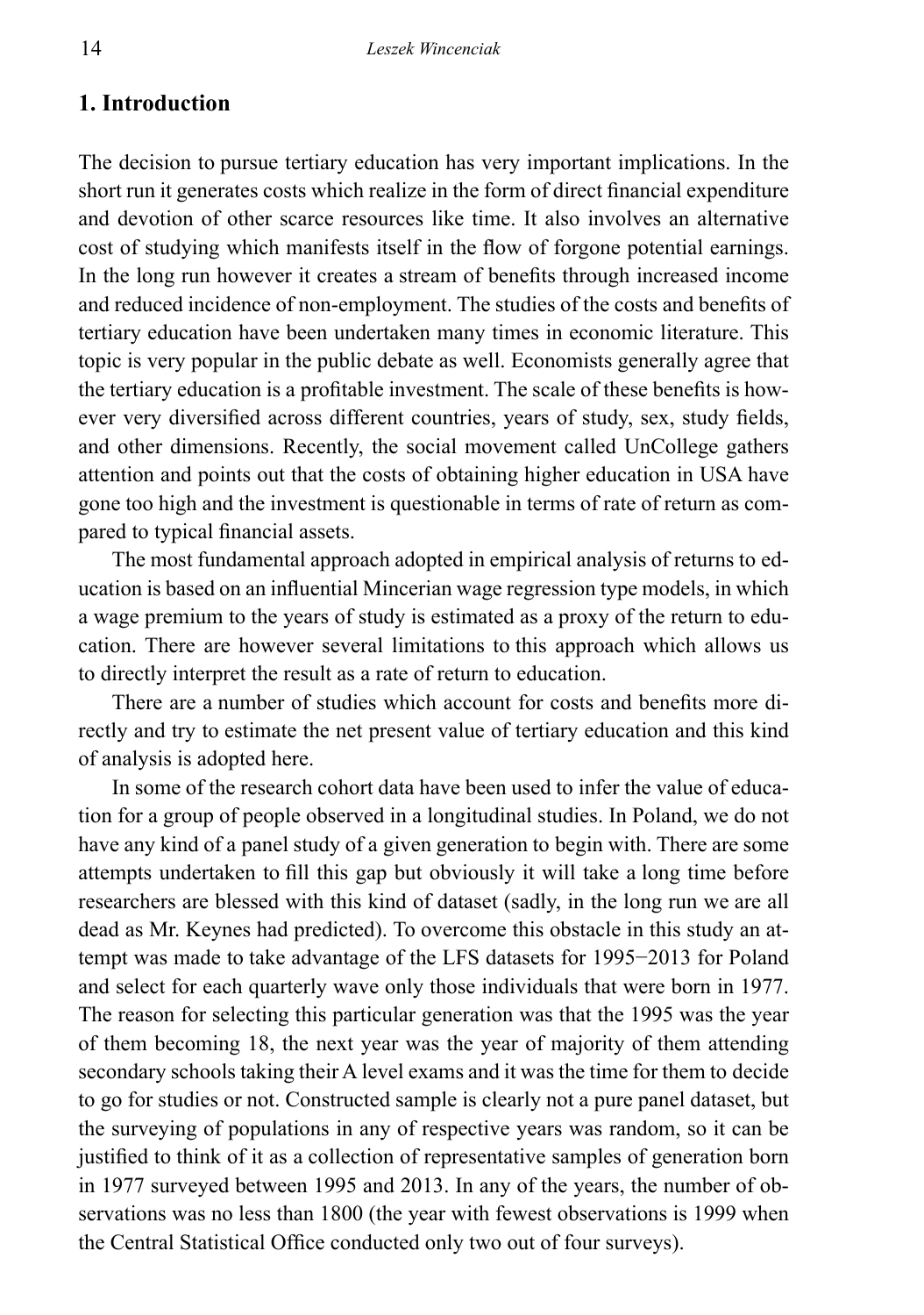The dataset constructed in this way was used to estimate the net present value of tertiary education and the internal rate of return for men and women. The information on the costs of studies was based on the special survey coming from a project run by the Educational Research Institute.

The outline of the paper is the following: first section briefly discusses significant papers in the literature of the field. The description of the data and methodology is laid out in the next section of the paper. Stylized facts on education and labor market history of the generation '77 are presented in the next section. Original empirical results are then presented and commented. The article ends with conclusions and statistical appendix.

#### **2. Literature review**

The estimates of returns to education obtained in the earliest studies range from 5 to 10% per additional year of studying. Internal rate of return to schooling, denoted by  $\rho$ , is a discount rate which equalizes costs and benefits of investment in education (Cahuc, Zylberberg, 2004). Let be the potential income related to devoting years for schooling. If for simplicity, the costs of education are equal to forgone earnings, then the cost of studies at the moment is simply. This cost allows us to increase future income by. Let *T* be the moment of terminating the professional career. The present value of gains at the moment becomes:

$$
y(t) \int_{t}^{T} e^{-\rho(\tau - t)} d\tau = y(t) \left[ 1 - e^{-\rho(T - t)} \right] / \rho \tag{1}
$$

Internal rate of return equalizes costs and benefits, therefore it is given by the following equation:

$$
\frac{\dot{y}(t)}{y(t)} = \rho \frac{1}{1 - e^{-\rho(T - t)}}\tag{2}
$$

If *T* is sufficiently large with respect to *t*, the right hand side of the above equation can be approximated by  $\rho$  leading to a simple differential equation  $\rho = y(t)/y(t)$ . Integration of the above formula yields solution in the form:

$$
\ln y(t) = \ln y(0) + \rho t \tag{3}
$$

Knowing the income at the moment *t* as well as time devoted for schooling, the above equation can be estimated using OLS. If time is measured in years, an estimate of  $\rho$  becomes a rate of return to an additional year of schooling. First estimates obtained by Mincer (1974b) using data for white males in the US of 1959 showed the value of 7%. Basic equation exhibited however poor wage determination, explaining only 7% of the variation in log income. The empirical works which followed this first attempt were aimed at improving the wage determina-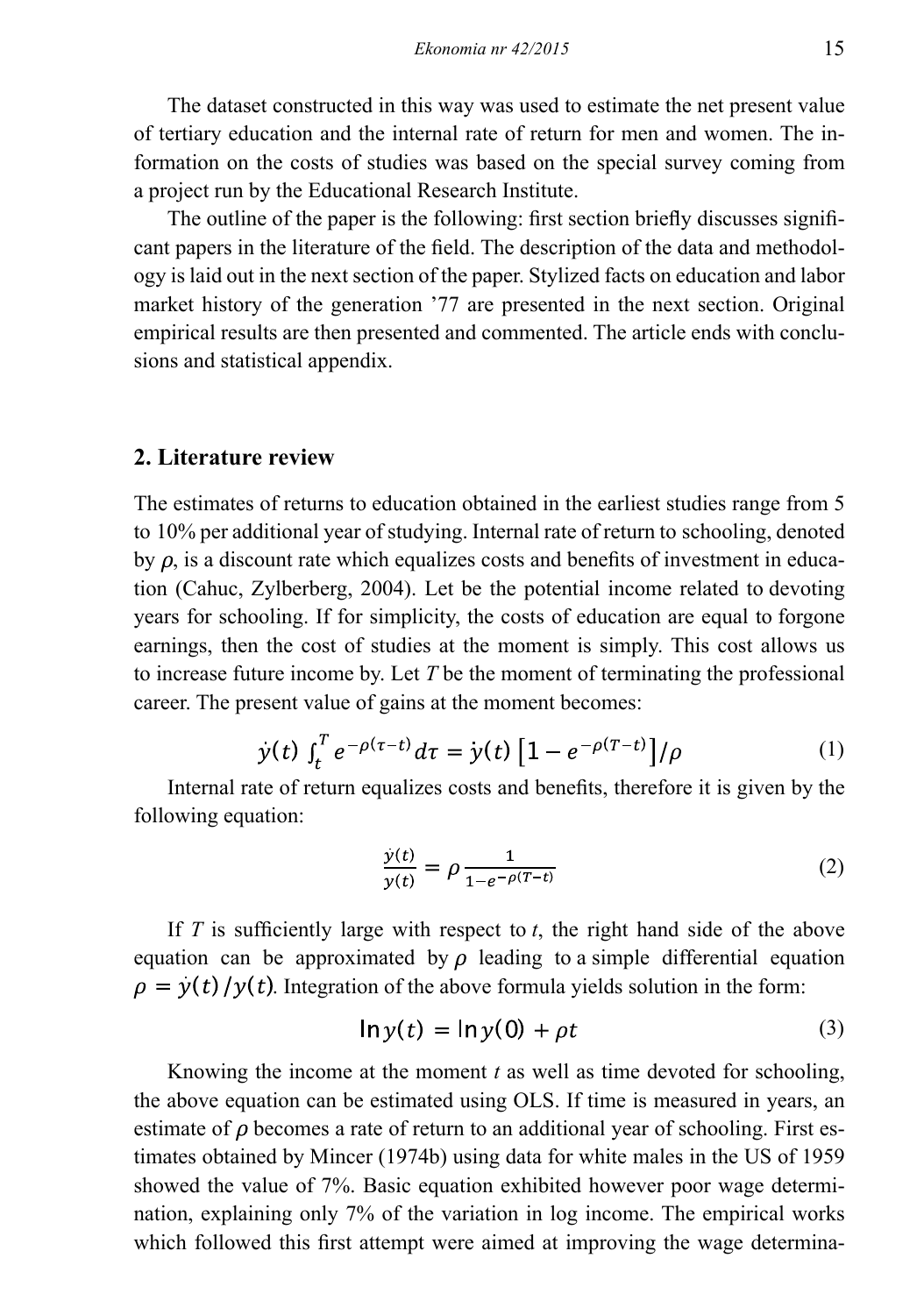tion and at dealing with other methodological issues. Mincer himself postulated to include the job experience into the wage equation, which significantly improved statistical properties of the estimated equation, yielding the rate of return at 10.7%.

OLS estimates were proven to be biased (Heckman 1979; Angrist and Krueger 1991; Ashenfelter and Rouse 1998; Card 1999). The most important sources of bias come from ability bias and selection bias. The human capital theory (Becker1962) points out that there is a positive correlation between the length of schooling and personal ability. Education and productivity are also positively correlated according to this theory. The problem arises since we do not know if there is a causal effect of education on earnings or maybe it is a mere fact of being intrinsically more able, which affects the number of years in schooling which then translate into higher productivity and earnings. The signaling theory of education (Spence 1973) arrives at very similar conclusions – it is the personal unobserved characteristics that make people want to send a positive signal to employers by educating themselves in order to break the asymmetry of information. Angrist and Krueger (1991) tried to use the instrumental variables technique to deal with this kind of bias. Their results were surprisingly only slightly different from OLS results. Ashenfelter and Rouse (1998) used a population of twins and siblings to indicate that the estimated rates of return were on average only 10% lower than obtained by OLS. This approach was recently criticized by Sandewall *et al*. (2014) where they showed a significant IQ differences between supposedly identical twins in the aspect of ability.

Acemoglu and Angrist (1999) estimated the return to additional year of schooling in the US at 6−7%. The study of Bar-Or *et al*. (1995) indicated a wage premium for higher education of 30% for Canadian labor market. Blundell (2001) showed the premium for the UK to be 25%. Harmon *et al*. (2000) pointed out that the OLS estimates of return to additional year of schooling in the UK was 6−9% using OLS and 11‒15% using instrumental variables approach. They also showed significant differences in education premia across the distribution of personal abilities. The least able individuals exhibited only 2.5% return on every additional year of schooling, compared to a sample average of 7%. Brewer *et al*. (1999) using NLSY 1972 data showed that there were significant wage returns to elite colleges. The members of 1982 cohort attending elite private colleges exhibited in 1992 a 39% premium in the annual earnings over bottom public college attendees. Webber (2014) uses a simulation approach to estimate a lifetime earning patterns for different study fields using 1979 cohort of the National Longitudinal Survey of Youth and American Community Survey. He controls for selection into higher education and specific study fields using information on cognitive and noncognitive ability. The highest returns are observed for Business and STEM majors (Science, Technology, Engineering, Math) and the lowest for Arts and Humanities.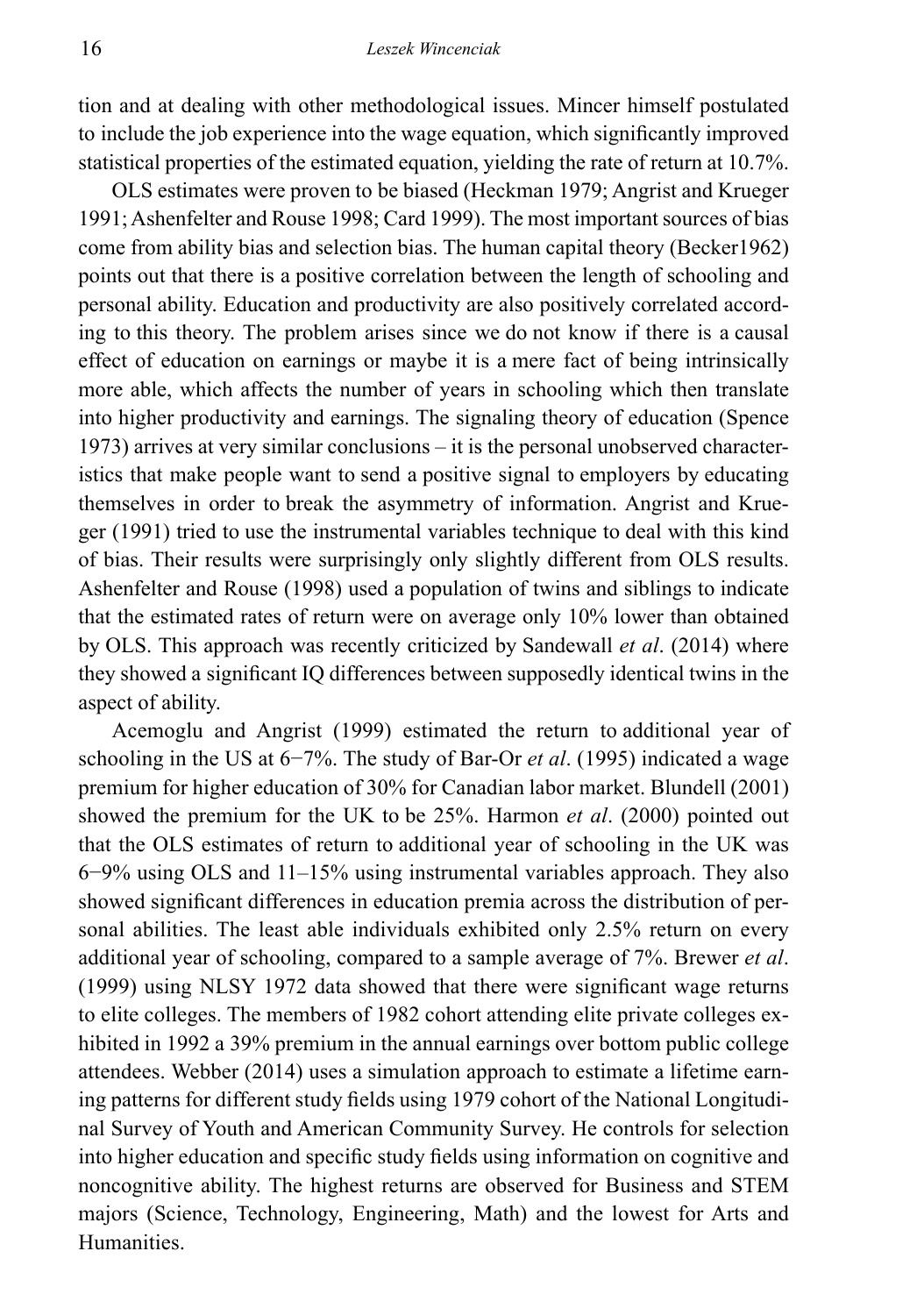Higher education wage premium was studied for Poland in a number of papers. Rutkowski (1996) using Mincerian wage regressions showed a wage premium to additional year of schooling at 7–8% in the initial period of transformation. The returns to higher education turned out to be higher for the private sector employees, although a majority of tertiary graduates are employed in the public one (Bedi 1998). Newell and Reilly (1999) indicated a return of 10.9% for 1992 and increasing to 11.1% over the next four years. Hanushek and Zhang (2006) conducted across country analysis of returns to education controlling for the quality of education and personal cognitive skills. They estimated the rate of return to an additional year of schooling in Poland at 8%. Strawiński (2006) using a Mincerian wage regression, corrected for selection into employment, estimated the yearly rate of return to education at 5.9–9.3% for the period 1998–2005. Morawski, Myck and Nicinska (2009) used a microsimulation model for Poland to show the yearly return to education of 6.7% for men and 8% for women when using simple OLS technique on the net income. Using gross incomes and correcting for non-random selection into employment they obtained results of 9.7% for men and 13.4% for women.

### **3. Data**

### **3.1. Data on wages and labor market experience**

Polish Labour Force Survey has been used as a source of data for empirical analysis in terms of wages and labor market experience. In each wave of the data, which is gathered quarterly starting in 1992 (second and third quarter of 1999 are exempt from this rule) the sample was reduced to persons born in 1977. The initial year of observation was set in 1995, when the generation '77 turned 18. Table below summarizes the sample in each year of LFS broken down by the levels of education and sex.

| Year | Men     | Women!  | <b>Tertiary</b> | Secondary  <br>vocational | <b>Secondary</b><br>general | <b>Basic</b><br>vocational | <b>Basic</b> | Total   |
|------|---------|---------|-----------------|---------------------------|-----------------------------|----------------------------|--------------|---------|
| 1995 | 2475    | 2 5 1 1 | $\theta$        | 26                        | 25                          | 594                        | 4 3 4 1      | 4986    |
| 1996 | 2419    | 2 3 9 9 | $\theta$        | 291                       | 491                         | 1411                       | 2625         | 4818    |
| 1997 | 2 1 2 0 | 2 170   | $\theta$        | 807                       | 887                         | 1 5 2 6                    | 107          | 4 2 9 0 |
| 1998 | 2032    | 2018    | 3               | 1 1 3 2                   | 985                         | 1449                       | 481          | 4 0 5 0 |
| 1999 | 940     | 878     | 18              | 617                       | 400                         | 612                        | 171          | 1818    |
| 2000 | 1764    | 1601    | 133             | 1 1 5 9                   | 636                         | 1 1 1 9                    | 318          | 3 3 6 5 |

**Table 1. Sample of generation '77 by sex and education level**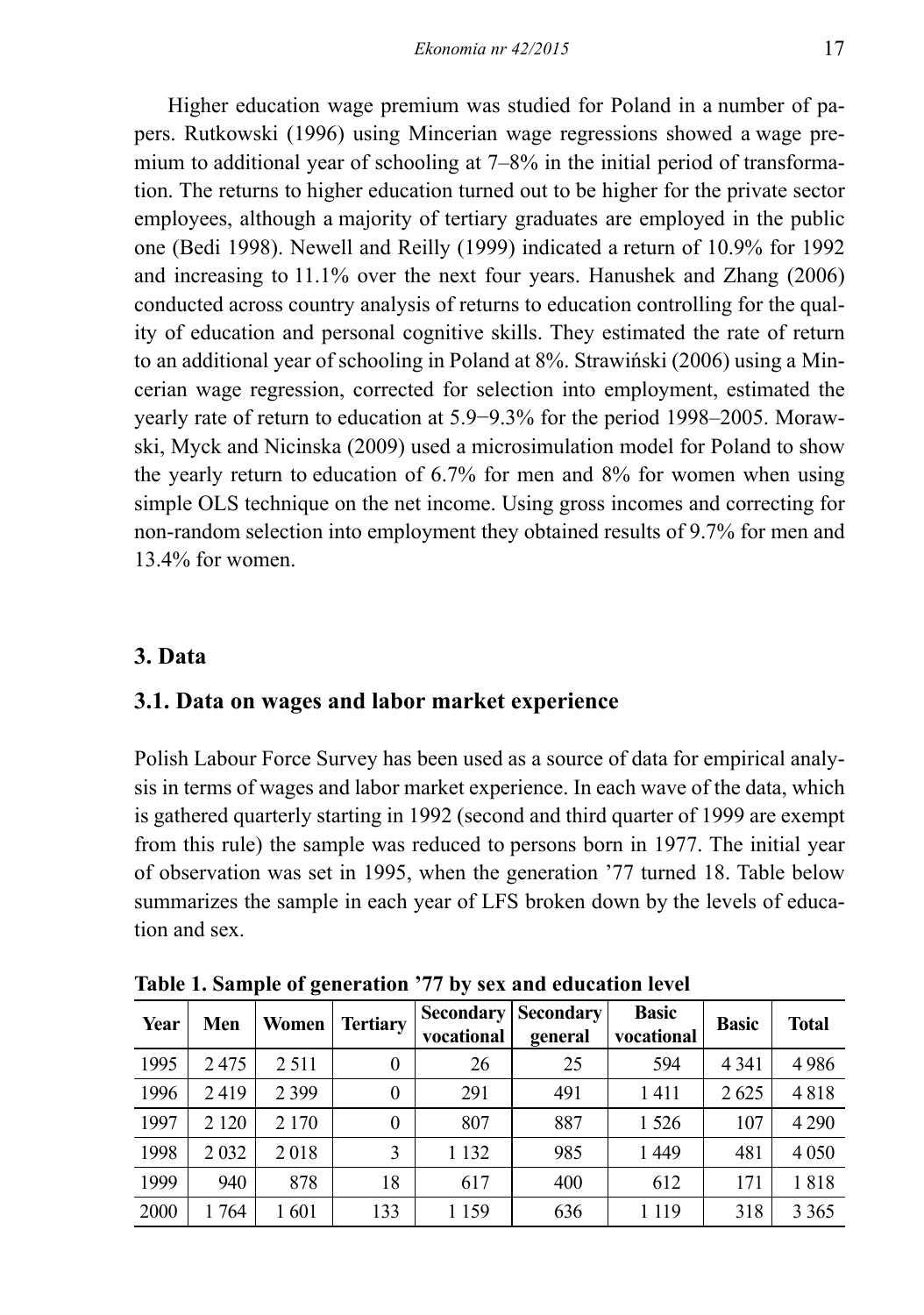| Year  | Men     | Women   | <b>Tertiary</b> | Secondary<br>vocational | Secondary<br>general | <b>Basic</b><br>vocational | <b>Basic</b> | <b>Total</b> |
|-------|---------|---------|-----------------|-------------------------|----------------------|----------------------------|--------------|--------------|
| 2001  | 1665    | 1645    | 282             | 1 1 2 1                 | 531                  | 1 0 63                     | 313          | 3 3 1 0      |
| 2002  | 1801    | 1589    | 523             | 1 0 8 2                 | 407                  | 1078                       | 300          | 3 3 9 0      |
| 2003  | 1 7 3 7 | 1613    | 758             | 933                     | 317                  | 1 0 3 4                    | 308          | 3 3 5 0      |
| 2004  | 1624    | 1548    | 778             | 884                     | 289                  | 924                        | 297          | 3 1 7 2      |
| 2005  | 1508    | 1485    | 786             | 820                     | 261                  | 876                        | 250          | 2993         |
| 2006  | 1489    | 1423    | 844             | 779                     | 228                  | 831                        | 230          | 2912         |
| 2007  | 1457    | 1 366   | 805             | 761                     | 229                  | 774                        | 254          | 2823         |
| 2008  | 1431    | 1 3 8 4 | 827             | 700                     | 239                  | 790                        | 259          | 2815         |
| 2009  | 1447    | 1 3 2 0 | 821             | 698                     | 215                  | 804                        | 229          | 2 7 6 7      |
| 2010  | 2 7 0 8 | 2 741   | 1734            | 1 3 8 3                 | 401                  | 1548                       | 380          | 5449         |
| 2011  | 2 741   | 2 7 9 9 | 1788            | 1 3 6 7                 | 413                  | 1 5 6 4                    | 408          | 5 5 4 0      |
| 2012  | 2750    | 2831    | 1829            | 1 3 9 9                 | 462                  | 1 5 2 1                    | 370          | 5581         |
| 2013  | 2538    | 2696    | 1742            | 1 3 0 4                 | 458                  | 1 3 6 9                    | 361          | 5 2 3 4      |
| Total | 36 646  | 36 017  | 13 671          | 17 263                  | 7 874                | 20887                      | 12 965       | 72 663       |

Source: own calculations, LFS data (1995−2013).

Altogether, the sample contains 72 663 observations. Data on monthly nominal net wages were recalculated for net yearly income, which was deflated using consumer price indices.

### **3.2. Data on costs of higher education**

Information on the costs of studies is based on a survey conducted by the Educational Research Institute for the project "Social and economic conditions of educational choices of people aged 18−30". One of the survey modules was devoted to expenditures for study related purposes.

Average yearly private expenditure for tertiary education is 3 500 USD (PPP exchange rate) as declared by current students only. The costs include: current expenditure – tuition fees; exam fees; books; materials; prints; scientific appliances; expenditure for additional courses, competences, and certificates; expenditure for activity in students' organizations; transportation; internet and phone; additional expenditures – housing and food (only incrementally if they changed in relation to pre-study levels) and expenditure for electronic devices – computers, printers, tablets, software. Table 2 shows basic descriptive statistics of private yearly expenditure for tertiary education in Poland. The values were converted from PLN into US dollars using purchasing power parity exchange rate for 2013 of 1.821618 (OECD).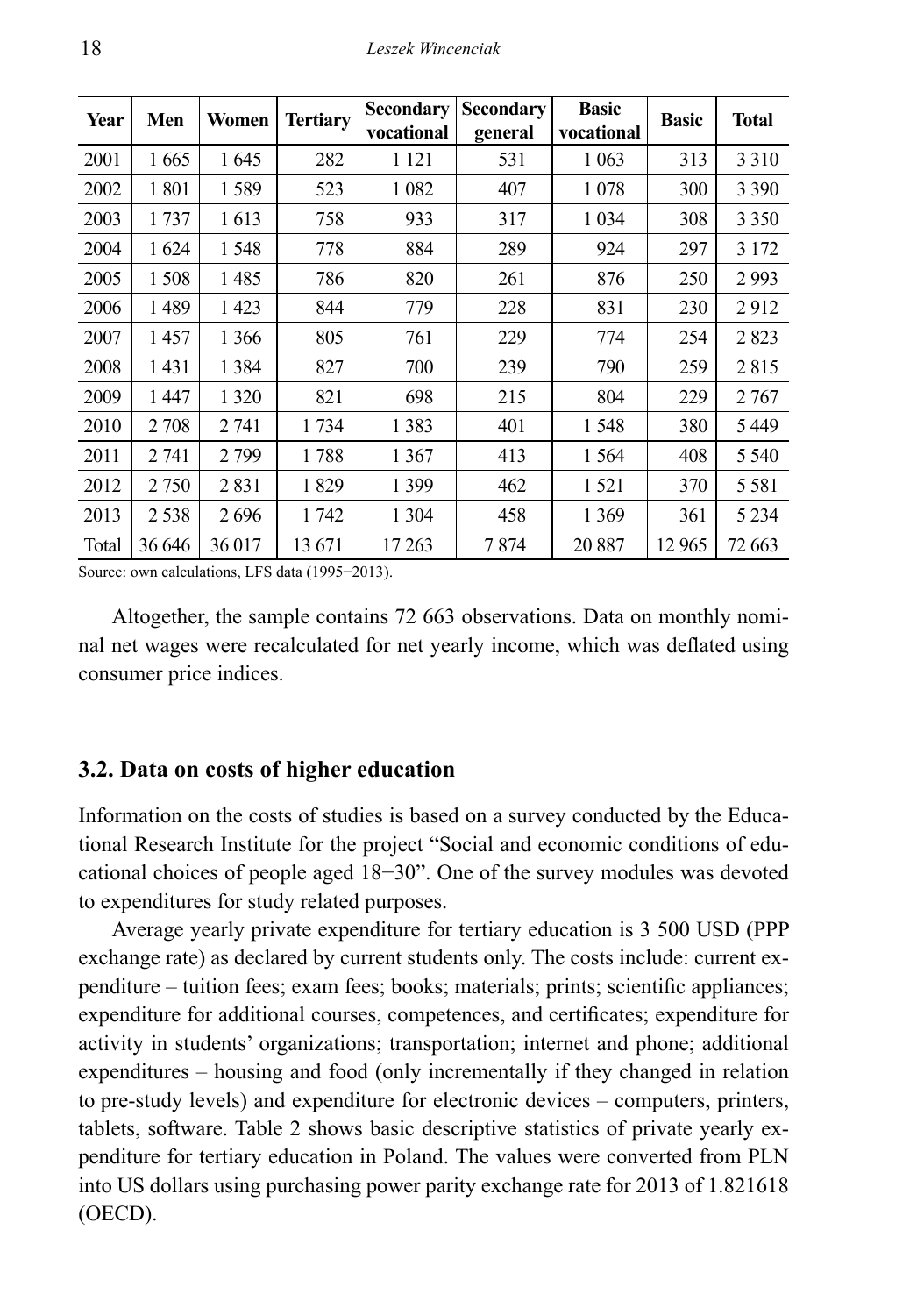| Category               | Mean          | <b>SD</b> | <b>Median</b> | p25    | p75         | N    |
|------------------------|---------------|-----------|---------------|--------|-------------|------|
| Current expenditure    | 2 3 8 3 . 6 2 | 980.43    | 850.00        | 933.24 | 3 3 4 8 6 7 | 2892 |
| Additional expenditure | 945.04        | 879 12    | 0.00          | 0.00   | 988.13      | 2892 |
| Electronic devices     | 181.45        | 370.36    | 0.00          | 0.00   | 219.59      | 2892 |
| Total                  | 3 5 10 11     | 269794    | 2 799 71      | 427.30 | 4913.21     | 2892 |

**Table 2. Private expenditure for tertiary education, USD (PPP equivalent) per year**

Source: own calculations using "Social and economic conditions of educational choices of people aged 18−30" survey.

The average private expenditure for men (3 437.43 USD) and women (3 501.11 USD) are not statistically different  $(F = 0.40, p-value 0.5257)$ . Comparing the entire distribution using Kolmogorov-Smirnov test yields the test statistic of  $D =$ 0.0441 with a p-value of 0.062.

### **3.3. Data on time devoted for studying**

The information on time devoted to various education related activities comes from the same survey of the project "Social and economic conditions of educational choices of people aged 18‒30". Information on time devoted to studies is used as a proxy for effort necessary to complete the studies. The value of tertiary education will be calculated for men and women separately, therefore, the difference in time input can be an important source of variation in costs. Education activities taken into account were the following:

- obligatory courses,
- voluntary courses,
- own studying,
- $\blacksquare$  commute to university (both ways),
- additional courses organized by the university (outside standard curriculum),
- additional courses organized outside of the university (e. g. language courses),
- activity in student scientific research groups,
- activity in student organizations,
- **private lessons received.**

Fig. 1 below shows the distribution of weekly time of all education related activities for men and women. Women tend to engage more time in studying with the average of 36.2 hours per week compared to 34.3 for men. The Mann-Whitney statistic for a test of equality of distributions takes the value of -3.48 with a p-value of 0.0005, which suggests strong rejection of the equality hypothesis.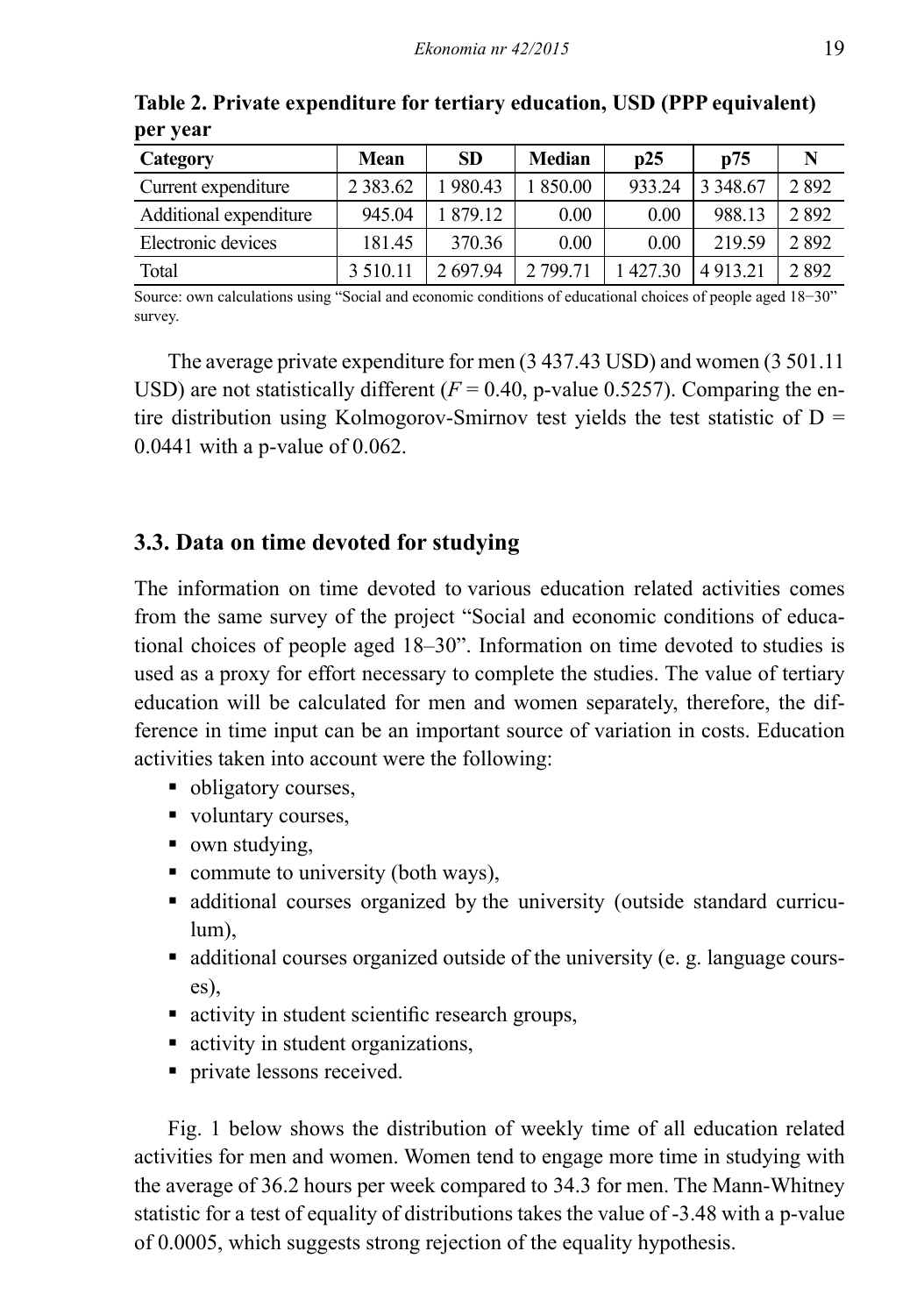

**Figure 1. Distribution of time devoted for studying for men and women** Source: own calculations using "Social and economic conditions of educational choices of people aged 18−30" survey.

Table below shows basic descriptive statistics for time devoted to educational activities for men and women in Poland.

| ┻.<br><b>Sex</b> | Category                     | Mean | <b>SD</b> | <b>Median</b> | p25      | p75 | N    |
|------------------|------------------------------|------|-----------|---------------|----------|-----|------|
| Men              | Studying                     | 26.7 | 18.23     | 25            | 13       | 38  | 1376 |
|                  | Travel                       | 4.9  | 5.93      | 3             |          | 6   | 1427 |
|                  | <b>Additional activities</b> | 3.1  | 8.53      | $\theta$      | $\theta$ | 3   | 1390 |
|                  | Total                        | 34.3 | 21.32     | 32            | 19       | 46  | 1297 |
| Women            | Studying                     | 28.3 | 17.78     | 27            | 15       | 40  | 1638 |
|                  | Travel                       | 5.3  | 6.19      | 3             | 2        | 7   | 1690 |
|                  | <b>Additional activities</b> | 2.8  | 7.05      | $\Omega$      | $\Omega$ | 3   | 1650 |
|                  | Total                        | 36.2 | 20.95     | 35            | 22       | 50  | 1524 |
| Total            | Studying                     | 27.6 | 18.01     | 26            | 14       | 40  | 3014 |
|                  | Travel                       | 5.1  | 6.07      | 3             | 2        | 6   | 3117 |
|                  | Additional activities        | 2.9  | 7.76      | $\theta$      | $\theta$ | 3   | 3040 |
|                  | Total                        | 35.3 | 21.14     | 34            | 21       | 48  | 2821 |

**Table 3. Time devoted to educational activities for men and women (hours per week)**

Source: own calculations using "Social and economic conditions of educational choices of people aged 18–30" survey.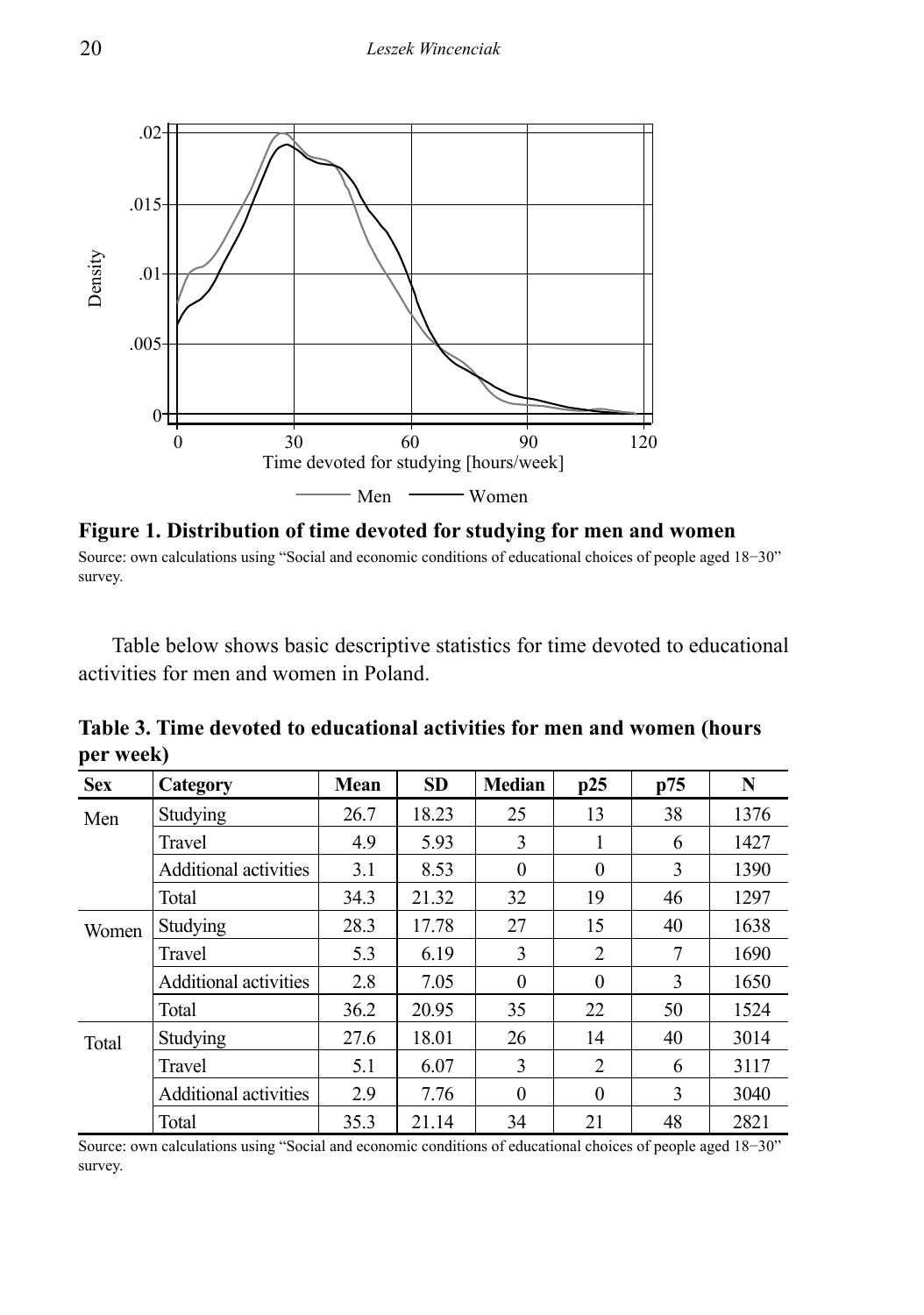# **4. Methodology**

In order to calculate the value of tertiary education a number of steps is required to account for costs and benefits of education. The cost side is represented by:

- direct financial expenditure related to studying,
- **forgone earnings,**
- disutility related to the effort put into completing the studies.

The benefit side is represented by:

- higher flows of income,
- higher probability of employment.

Direct costs of studies are taken as declared by current students in the survey of the project "Social and economic conditions of educational choices of people aged 18−30". Forgone earnings are estimated using a wage model described in section 4.1. Disutility of studies is evaluated using a Discrete Choice Experiment model described in section 4.2. Flows of income for tertiary graduates are given as observed in the data for generation '77 up to 2013 and then approximated by fitted values from a wage model (the same as described in section 4.1.) for the remaining years of professional career. Probabilities of employment follow the same scheme with fitted values given by selection equation.

### **4.1. Calculation of counterfactual earnings**

The counterfactual wages of those who decided to study as if they did not are used as a proxy for alternative cost of studies rather than just observed wages of secondary school leavers who did not decide to study at all. Human capital theory predicts there are significant differences in those two populations, so that selection into studies is not random. Wage model is constructed using augmented Mincerian equation corrected for non-random selection into employment (Heckman 1979).

$$
\ln w_j = \mathbf{x}_j \beta + u_{1j},
$$
  
\n
$$
s_0 = \mathbf{z}_j \gamma + u_{2j},
$$
  
\n
$$
u_1 \sim N(0, \sigma),
$$
  
\n
$$
u_2 \sim N(0,1),
$$
  
\n
$$
corr(u_1, u_2) = \rho,
$$
  
\n(4)

where  $\ln w_j$  stands for log of net yearly income in the main job of the respondent;  $s_0$ is a binary variable taking on the value of 1, when the wage is observed for |person *j* and 0, when the wage is not observed;  $\gamma$  is a vector of parameters in the selection equation; **z***<sup>j</sup>* control characteristics (sex interacted with the level of education, marital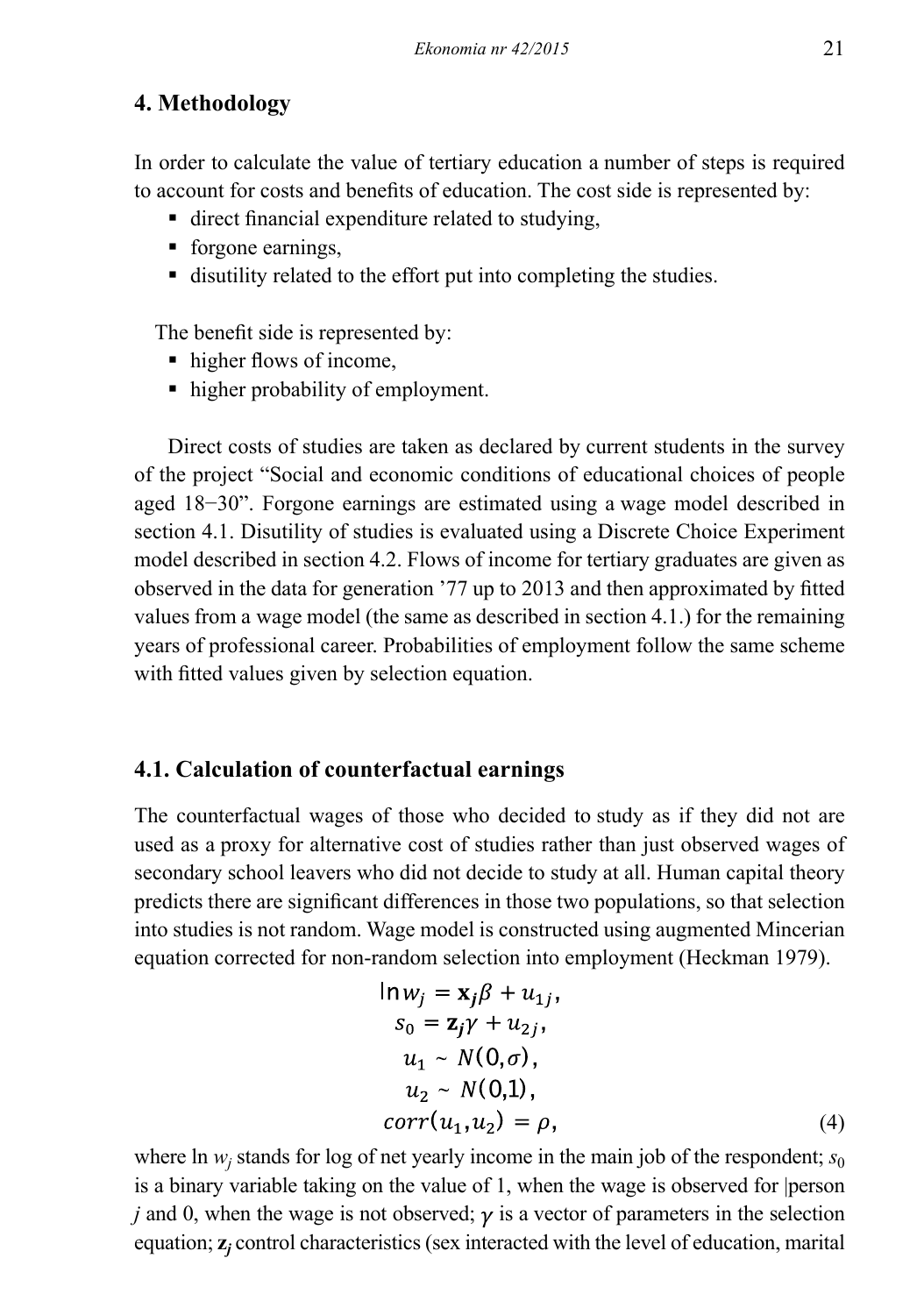status, class of settlement unit and voivodeship); *β* is the vector of parameters for the wage equation;  $\mathbf{x}_i$  is a vector of variables used in the wage equation (sex interacted with the level of education, ownership sector, firm size, type of contract and class of settlement unit). Identification of the model requires at least one variable to be included into the selection equation that is not included in the wage equation, therefore being responsible for selection and not influencing the wage. Definitions of variables used for this step are presented in the Appendix Table A1. The results of estimated models are not directly interesting for this particular study and are reported in the Appendix Table A2. It follows that women on average earn less than men in all yearly samples. Tertiary graduates experience significant wage premia over other groups, however, it is not always true for women. Graduates living in the largest cities, working in the largest companies, married and having full time contracts earn significantly more than respective groups of reference for given variable. The coefficients of selection equation reveal an interesting fact – tertiary male graduates do not exhibit significantly higher probabilities of employment than their secondary graduate colleagues. For women however, obtaining tertiary education boosts the probability of employment significantly. This observation will be important later on for the net present value of education for men and women.

### **4.2. Valuation of time using a Discrete Choice Experiment**

For each student a residual time was calculated using simple benchmark of full employment time equivalent to 40 hours weekly. Each individual will be said to have a negative residual time if time effort put in studies exceeds 40 hours per week. In the other case there a positive residual time will exist. Having strongly negative values of residual times are associated with a disutility of studying indicating a high effort needed to complete the studies (reduction of leisure time).

Valuation of time is not an easy task. In order to evaluate the residual time of studying a special Discrete Choice Experiment was designed and conducted<sup>1</sup> on a subsample of 225 random respondents, being students of various study fields. Methodological background for a *DCE* models can be found in Hanley *et al*. (1998) and Louviere *et al*. (2006). Based on Hensher and Green (2002) the utility function of an individual can be given by:

$$
U_{ij} = \beta' \mathbf{X}_{ij} + \varepsilon_{ij},\tag{5}
$$

<sup>1</sup> This DCE model was designed for the purpose of the project "Social and economic conditions of educational choices of people aged 18−30 related to tertiary education". Author of this article wishes to express his gratitude for Przemysław Kusztelak and Tomasz Gajderowicz for designing and conducting this study. Results of this evaluation have been used in this article for the purpose of estimating the value of time of education activities.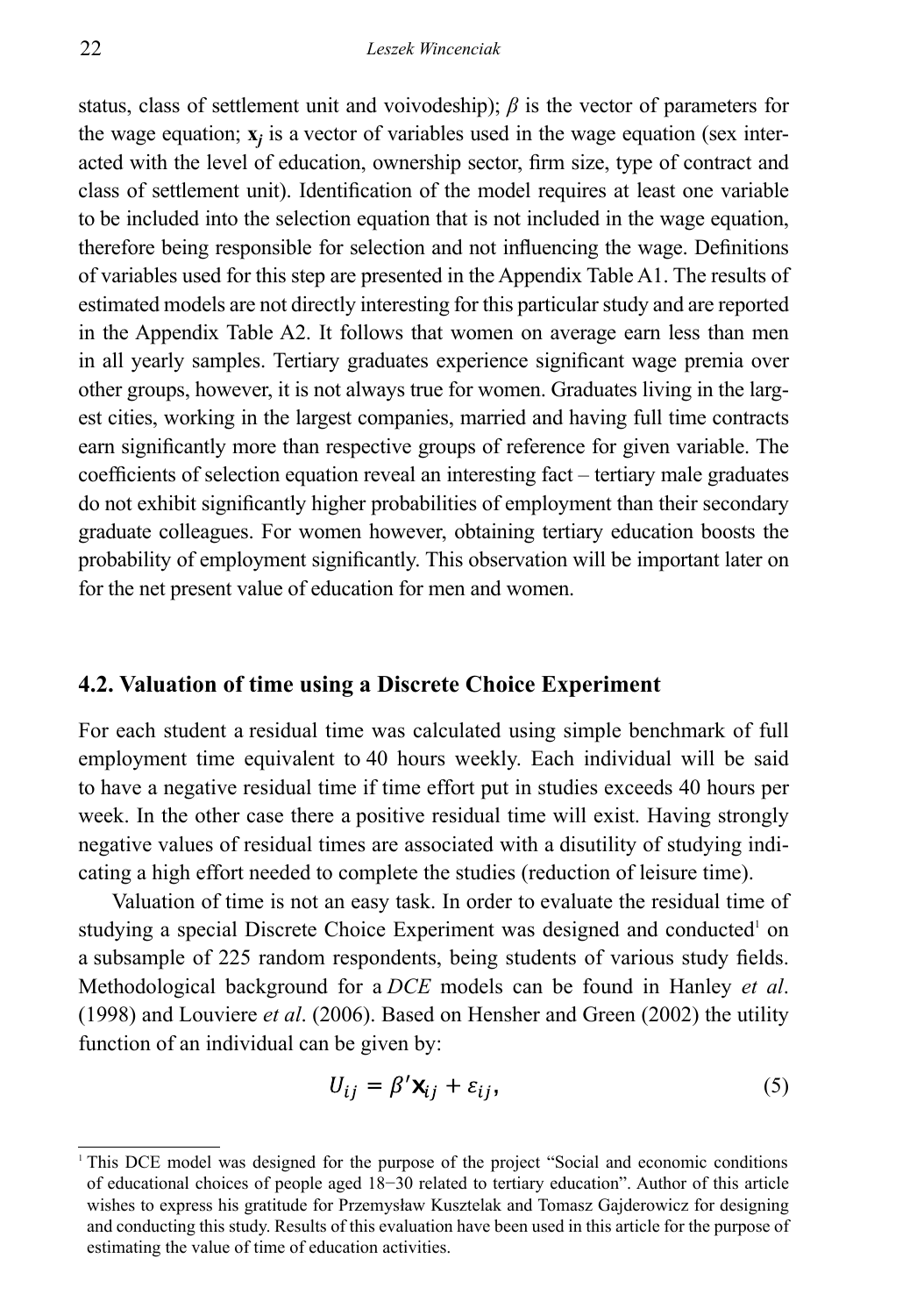where β is a vector of parameters and is individual and alternative specific vector of choice characteristics. In the classical approach all individuals are assumed to have identical parameters of the utility function (*β*) and IID error terms.

Valuation of time in a *DCE* model is based on declared preferences in hypothetical choices. The attributes of presented alternatives were as simple as possible. The hypothetical job to be performed by respondents was a "Specialist for software testing". Each respondent was presented with six choice-sets of two alternatives and an opt-out choice. In every situation respondents were asked to choose preferred alternative or reject both. Each job offer was characterized by various time horizon:

- $\blacksquare$  1 hour.
- $\bullet$  8 hour (1 working day),
- 16 hours (2 working days),
- 40 hours (1 typical working week, 5 days of 8 hours per day),
- 80 hours (2 working weeks),
- $\blacksquare$  160 hours (4 working weeks).

For each offer there was a wage in terms of total net salary as well as its hourly equivalent ranging from 8 to 40 PLN. Example of a choice card presented to each respondent is shown below:

| Choice card no. NN | Offer A      | <b>Offer B</b> |             |
|--------------------|--------------|----------------|-------------|
| Time of work       | 1 hour       | 8 hour         |             |
| Total (net) salary | <b>8 PLN</b> | <b>80 PLN</b>  | Reject both |
| (hourly wage)      | $(8$ PLN/h)  | $(10$ PLN/h)   |             |
| Choice:            |              |                |             |

Combination of attributes in all choice sets was done in such a way to get the highest precision of the estimates using possibly the lowest number of respondentchoices. A D-effective design was adopted (Reed *et al.* 2011) after a pretest on 75 respondents. Design used for the study utilized 60 choice cards divided into 10 blocks assigned randomly to respondents. As a result each respondent was offered six cards of alternatives. Total number of choices gathered in this model was 1328 (there were missing choices or mistakes in 22 situations).

Having these 1328 observed choices it was possible to estimate a multinomial logit model to get the parameters of the utility function. The estimated coefficients of the model are reported in the Appendix (Table A3). They indicate that all parameters are highly significant. Higher number of hours of work reduces the utility all else equal. Higher salary increases the probability of a choice of given alternative all else equal. The negative sign for 'status quo' indicates reduction of the utility resulting from taking any alternative at all. The interaction term of the salary and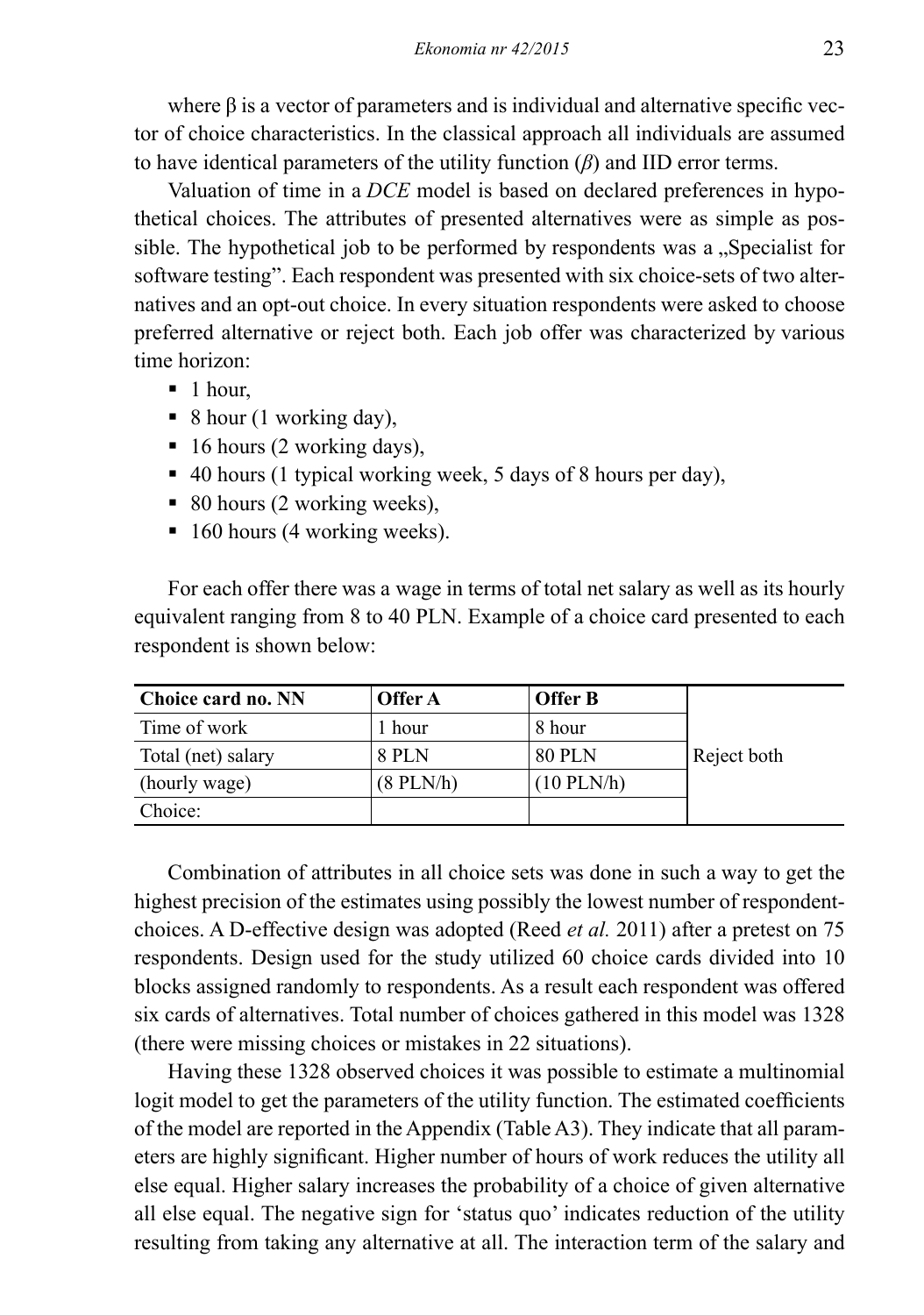time devoted for studies allows us to calculate the value of time dependent on how much effort each individual puts in their studies. The value of each attribute in terms of money is derived from a marginal rate of substitution, which is given by diving the parameter for a given attribute by the parameter for salary. The willingness to accept a reward for one unit of time (an hour here) wascalculated using the following formula:

$$
WTA = \frac{\beta_{hours\_of\_work}}{\beta_{salary} + t * \beta_{salary \times time \, devoted \, for \, studies}} \tag{6}
$$

Obtained estimates of *WTA* are monotonically increasing with time devoted to studies, which means they are decreasing over residual time. Those who devote significantly less than 40 hours per week for studying are willing to sell an hour of their time at the lowest price. The values of one hour of time for different levels of time devoted to studying are presented in Table A4 in the Appendix. Table 4 below shows the average weekly valuations of residual time for men, women and by fields of study. The values were converted from PLN into US dollars using purchasing power parity exchange rate, as before.

The average for total population is negative 20.64 USD. This results from a fact of strongly skewed distribution of residual time. The important difference is that men on average experience lower disutility of studying than women, which can be evaluated at approximately 600 USD per annum of lower costs for them (assuming 30 weeks of studying per year). The differences between the fields of studies are not the subject of this article, but interestingly, the positive valuation is obtained for Social Sciences, Agriculture and Services, where students on average have more residual time than their colleagues studying more demanding fields, especially Health, Life Sciences or Engineering.

|                            | Mean     | <b>SD</b> | <b>Median</b> | p25       | p75    | N    |
|----------------------------|----------|-----------|---------------|-----------|--------|------|
| Men                        | $-9.00$  | 314.12    | 73.95         | $-70.60$  | 163.59 | 1290 |
| Women                      | $-30.36$ | 331.46    | 50.89         | $-107.71$ | 149.32 | 1520 |
| Education                  | $-12.68$ | 327.84    | 60.50         | $-75.37$  | 149.32 | 298  |
| <b>Arts And Humanities</b> | $-34.42$ | 356.22    | 53.69         | $-62.80$  | 147.45 | 235  |
| Social sciences            | 25.09    | 236.93    | 92.45         | $-58.85$  | 174.19 | 920  |
| Life Sciences              | $-64.89$ | 356.39    | 30.80         | $-132.25$ | 145.26 | 310  |
| Health                     | $-90.36$ | 471.78    | 49.52         | $-124.18$ | 129.17 | 247  |
| Engineering                | $-63.24$ | 362.81    | 29.70         | $-148.93$ | 139.05 | 479  |
| Agriculture                | 30.03    | 296.22    | 90.96         | 9.11      | 170.89 | 40   |
| Services                   | 13.39    | 239.62    | 60.72         | $-70.60$  | 175.17 | 261  |
| Total                      | $-20.64$ | 323.78    | 60.50         | $-92.23$  | 155.41 | 2810 |

**Table 4. Value of weekly residual time (USD) by sex and fields of study**

Source: own calculations using "Social and economic conditions of educational choices of people aged 18−30 related to tertiary education" survey.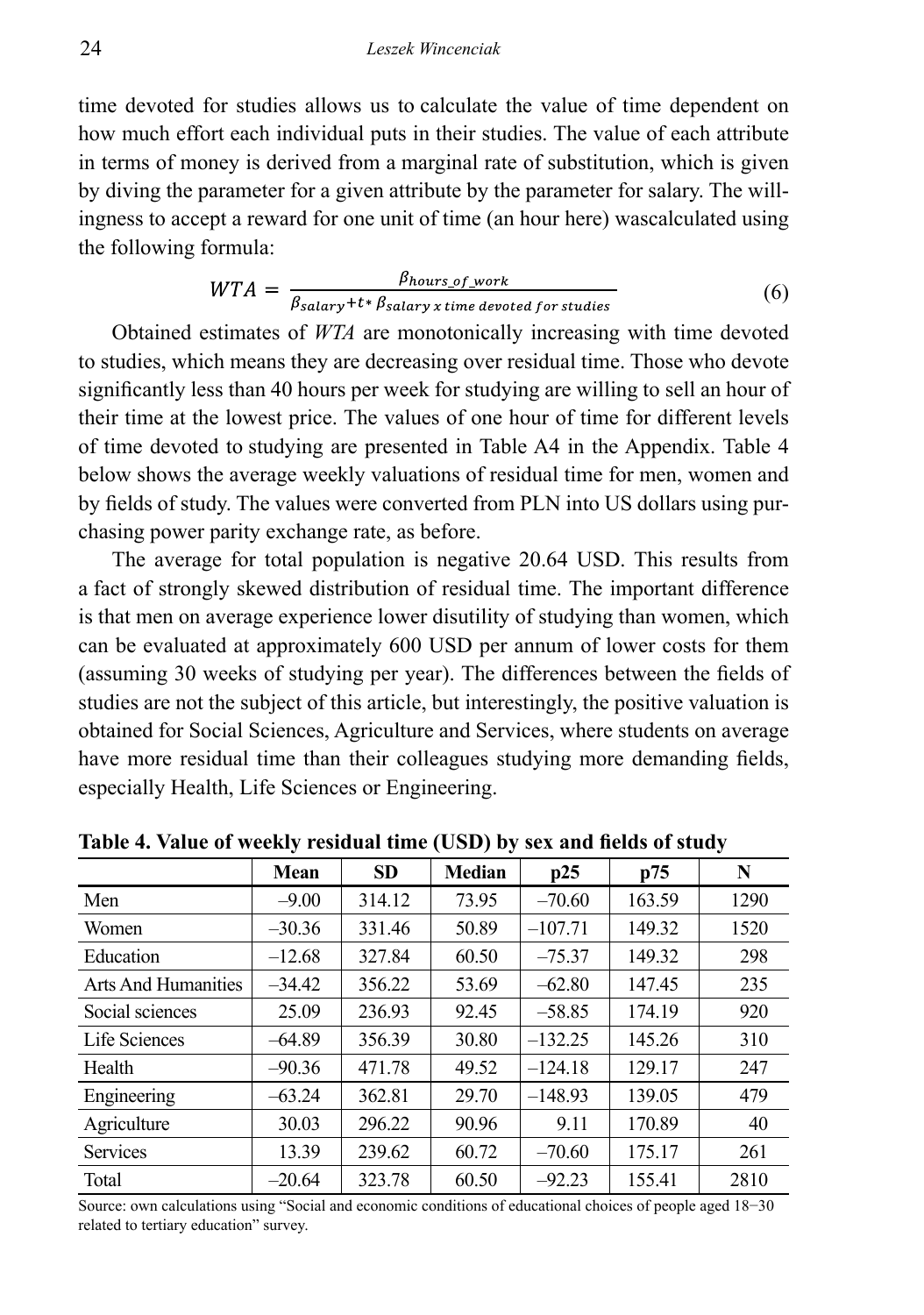# **5. Stylized facts on education and economic activity of the generation '77**

Around 17% of those born in 1977 at the age of 19 (which was in the year of 1996) were graduates from a secondary school (offering either vocational or general education). After A level exams 64% (37.8% of vocational school graduates and 79.1% of general school graduates) decided to continue education. The figure below shows the distribution of generation '77 among the levels of education, regardless of the fact of continuing the education or not.



**Figure 2. The level of completed education by age**

Source: own calculations using LFS, 1995−2013.

First tertiary graduates started to show up at the age of 21. Considerable increase of tertiary education graduates is observed starting from the age of 24, which is the standard age of graduation once leaving the secondary school at the age of 19 after 5 years of studying. Currently observed sample of generation '77 – at the age of 36 in the year of 2013 – indicates that more than one for every three is a highly educated person, half has vocational education (equally distributed between basic and secondary education levels), 8.2% has secondary general education and nearly 7% has a basic one, incomplete or lower.

The economic activity of the generation '77 is shown in the Figure 3. The share of employed steadily grew until the generation becomes aged 31 from where it settled around 80%. The share of unemployed remained a two digit number until they finished 29. In the years of 1999−2003 (the hardest time on Polish labor market since the start of economic transformation) the share of unemployed was between 19.7% and 22.6%. The improvement of economic performance after 2006 is clearly evident in the reduction of the share of unemployed which ever since was a one digit number not exceeding 7.2%.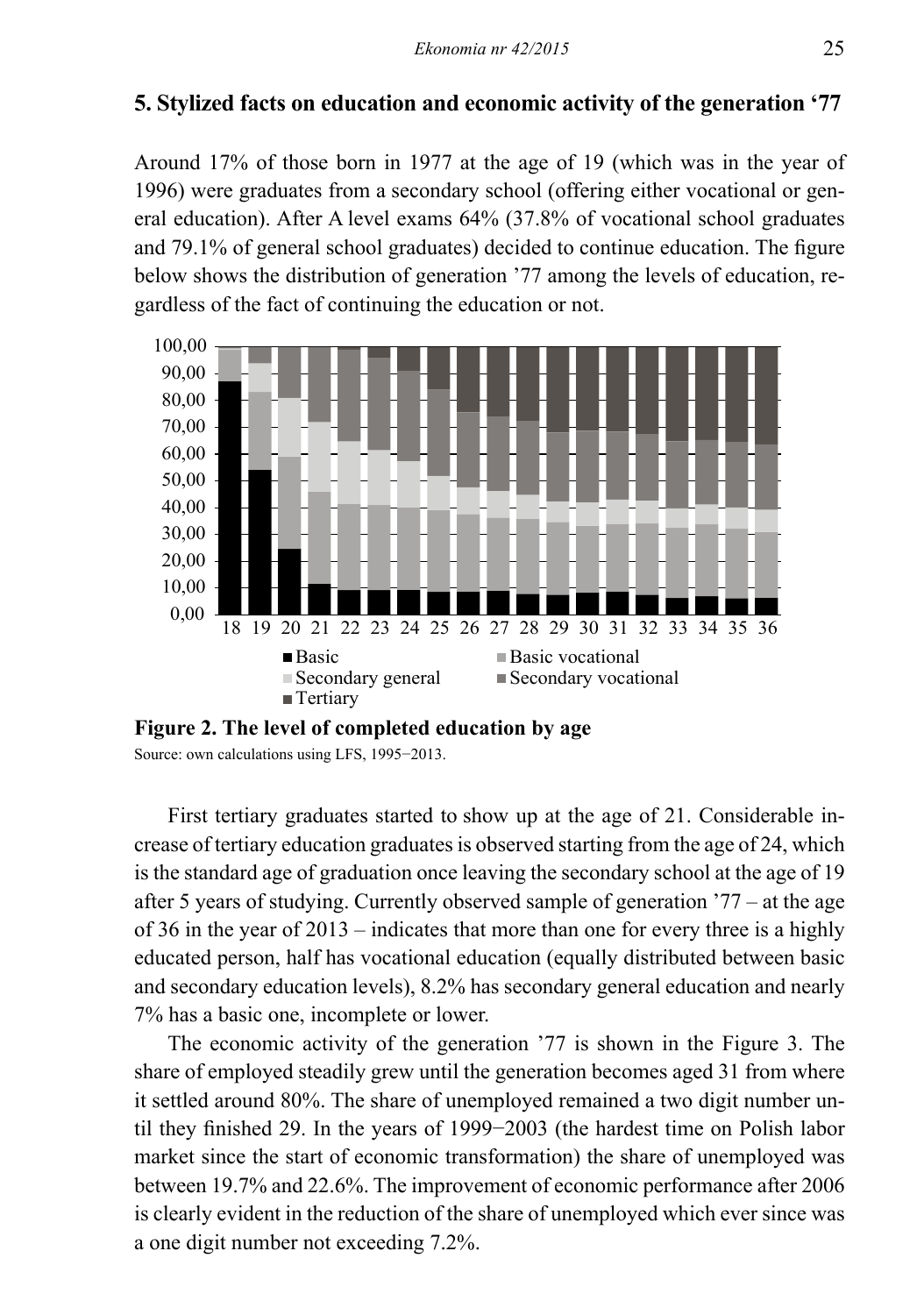

**Figure 3. Economic activity of generation '77 by age** Source: own calculations using LFS, 1995−2013.

Things went in a similar fashion for those who completed the tertiary education (see Figure 4 below). The most common year of graduation (2001) happened to be one of the years with historically the highest unemployment rates, which turned the transition from school to work quite difficult (27.5% were unemployed in that year). The shares of unemployed remained quite high until 2003 (over 15%). Considerable improvement in terms of economic activity was exhibited by tertiary education graduates after their age of 30.



Source: own calculations using LFS, 1995−2013. 30% **Figure 4. Economic activity of generation '77 by age – tertiary education**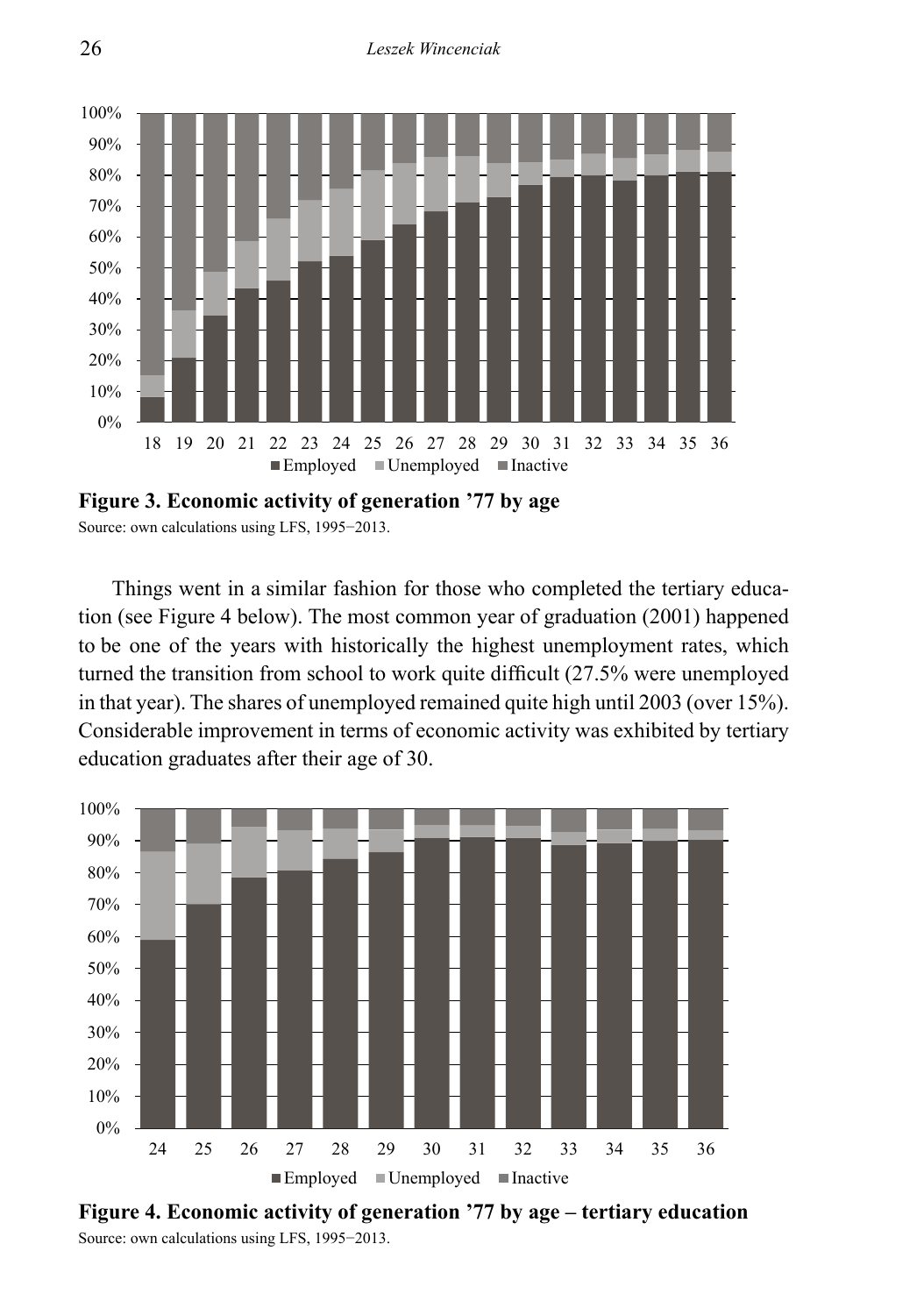Relatively better job opportunities for tertiary graduates are clearly visible in the evolution of unemployment rates over professional career (Figure 5). The year of entry into the labor market – most commonly  $2001$  – was quite challenging, since the average unemployment rate was 31.8%, which was even higher than for other participants of the labor market, having more job experience, except for those with the lowest education attainment. Unemployment rates for tertiary graduates declined gradually reaching stable and low levels after their age of 30. At the age of 36 the group of tertiary graduates has the best chances for employment, followed by the secondary vocational, secondary general and basic vocational graduates. The economic crisis of 2008–2009 resulted in an increase of unemployment rates for all groups except those with tertiary education level.

Figure 6 shows the evolution of average net yearly wages for selected groups of generation '77. Wages have been shown as yearly nominal salaries obtained at main job in 2013 prices using CPI indices as deflators. Wages for men generally exceeded the wages for women, showing even growing disparity over time. The same is true when we compare the wages for tertiary graduates and secondary graduates. The economic crisis of 1999−2003 left a clear mark on the wage evolution – on both panels of Figure 5 it is clearly visible that the wage curves are relatively flat. The slowdown of wage growth is also visible in the period 2009−2010, as a result of global financial crisis. Again, it can also be shown that the tertiary graduates suffered only a little as compared to other groups on the labor market as their wages slowed down only temporarily between 2009 and 2010. For the group of secondary school graduates, which are the reference group for our study of education returns, the wage curve after 2009 remains relatively flat up to 2012.



Figure 5. Unemployment rate of generation **'77 by the level of education** There is the official term of the state of the Source: own calculations using LFS, 1995−2013.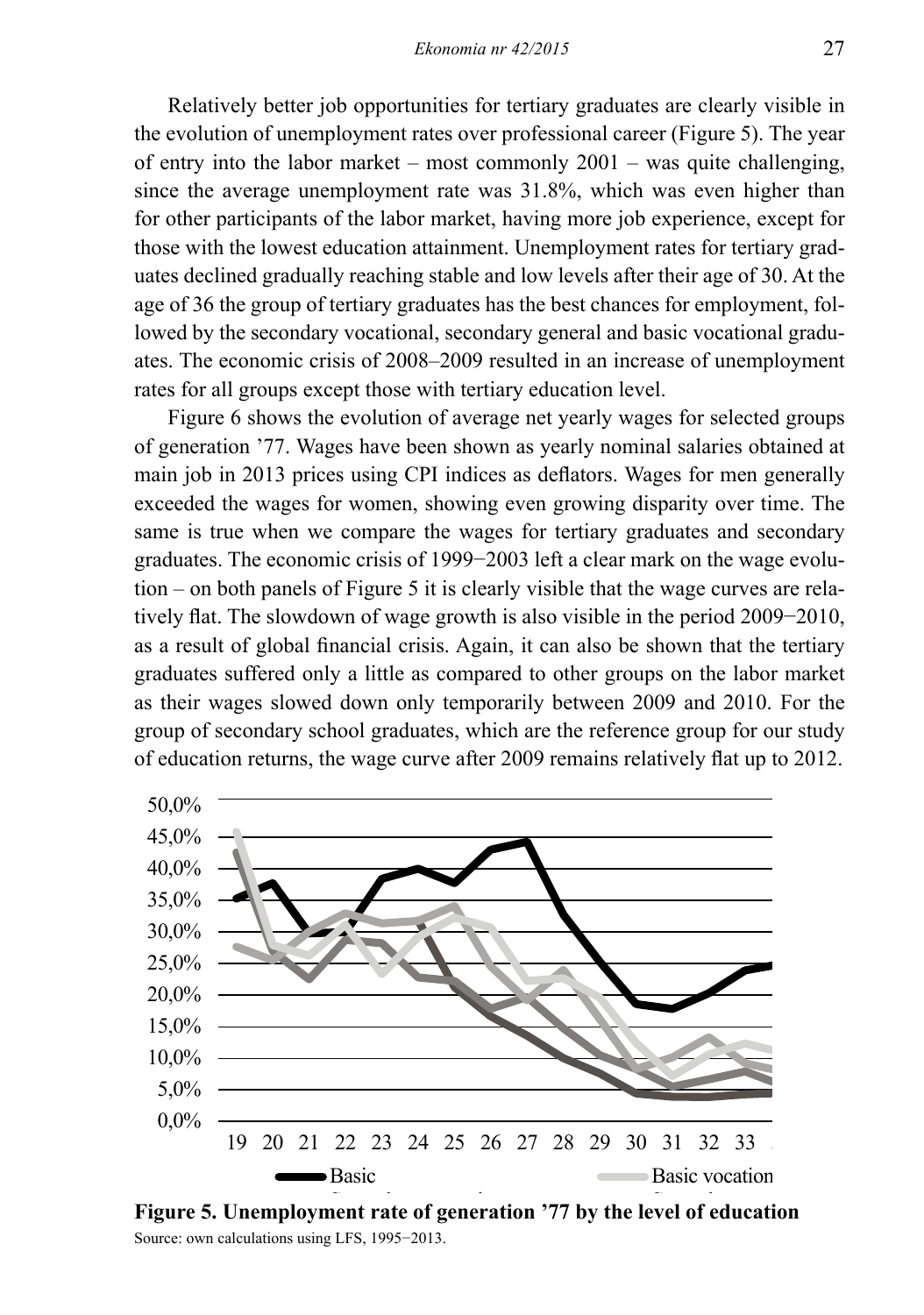

# **Figure 6. Yearly earnings (PLN) of generation '77 by sex and the level of education**

Source: own calculations using LFS, 1995−2013.

# **6. The value and the rate of return to tertiary education**

# **6.1. Assumptions**

The net present value of tertiary education and the internal rate of return were calculated based on the following set of assumptions:

- the studies last for 5 years and begin at the age of 19 (t = 0 of the analysis);
- direct costs of studies and the costs of effort are identical in all years of studying and are equal per year;
- yearly expected income is equal to the yearly salaries of the main job () multiplied by the probability of employment among those who do not continue their education – for secondary school graduates denoted by and for tertiary graduates denoted by ;
- the alternative cost of studies is equal to the flow of expected income generated by counterfactuals of secondary school graduates, denoted by ;
- $\bullet$  expected income of tertiary graduates is denoted by;
- income of non-employed is assumed zero;
- $\blacksquare$  discount rate equals 3%.

Using the standard accounting method for expressing the present value of future financial flows, the net present value of tertiary education can be calculated as follows: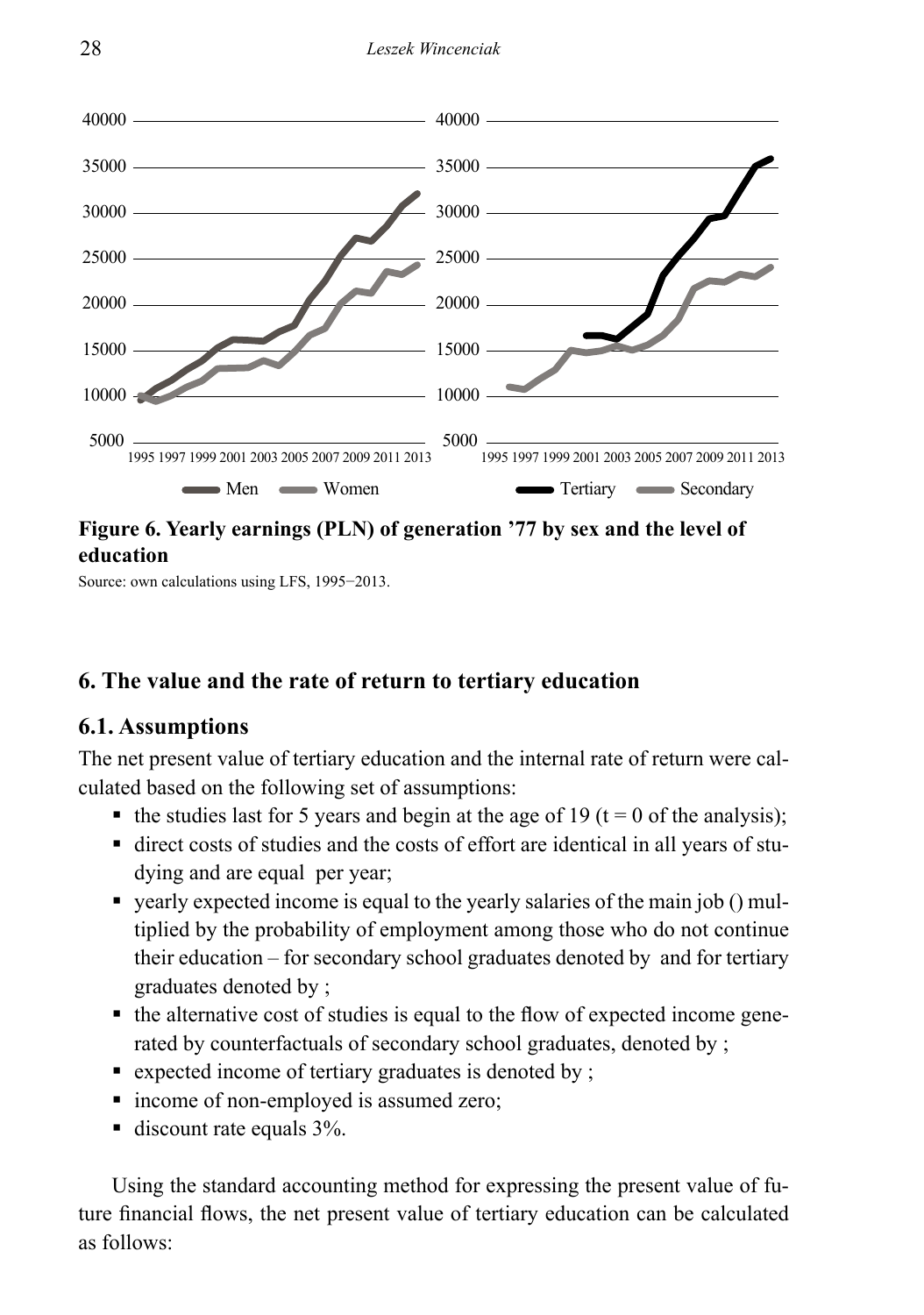$$
NPV = -\sum_{t=0}^{4} \frac{c_t}{(1+r)t} - \sum_{t=0}^{4} \frac{p_t^S W_t^S}{(1+r)t} + \sum_{t=5}^{17} \frac{p_t^W W_t^W - p_t^S W_t^S}{(1+r)t}
$$
(7)

For the formula above, the value of  $\tilde{r}$ , which makes can be calculated (found numerically). It is the internal rate of return. For each  $r < \tilde{r}$  it follows that  $NPV > 0$ , which makes the investment worthwhile. Every investment bringing positive *NPV*  can be considered as profitable.

#### **6.2. Short term horizon of professional career**

The short term horizon of professional career ends with the available dataset, which is in 2013. The population under study is 36 years old at that point. Tertiary graduates leaving schools typically at 24 have 12 years of professional career. Secondary school leavers on the other hand have 5 years more of experience. Using the real data for wages and labour market activity of the generation '77 the net present value and internal rate of return for tertiary education can be calculated. The results utilizing the accounting formula with discrete time are presented in Table 5. The values are converted from PLN into US dollars using purchasing power parity exchange rate, as before.

**Table 5. The net present value (USD) and internal rate of return for tertiary education (as part of secondary education) up to the age of 36**

|       | Net present<br>value of direct<br>costs of studies | Net present<br>value of forgone<br>earnings | Net present value of<br>expected earnings | <b>NPV</b><br>$(r = 3\%)$ | <b>IRR</b> |
|-------|----------------------------------------------------|---------------------------------------------|-------------------------------------------|---------------------------|------------|
| Men   | 17 608.67                                          | 22 111.83                                   | 33 25 1.26                                | $-6469.24$                | $1.40\%$   |
| Women | 20457.13                                           | 17 500.22                                   | 41 858.38                                 | 3 901.03                  | $4.01\%$   |
| Total | 19 144.74                                          | 19 135.00                                   | 34 030.01                                 | $-4249.73$                | 1.88%      |

Source: own calculations using LFS, 1995−2013.

For the whole population under 36 the net present value of tertiary education is negative and amounts to  $-4.2$  thousand USD. The internal rate of return is only 1.9%. It means that the investment in tertiary education does not pay off in this time frame. The analysis of *NPV* by sex shows that it does not for men, but perhaps surprisingly it does for women. For men the net present value of tertiary education is still quite significantly negative at the age of 36 and they need to wait at least two more years to break even.

The general conclusion is nonetheless somewhat positive. The decision to invest in tertiary education can be seen as economically rational, especially for women. It is worth noting that the private financial costs of studies have been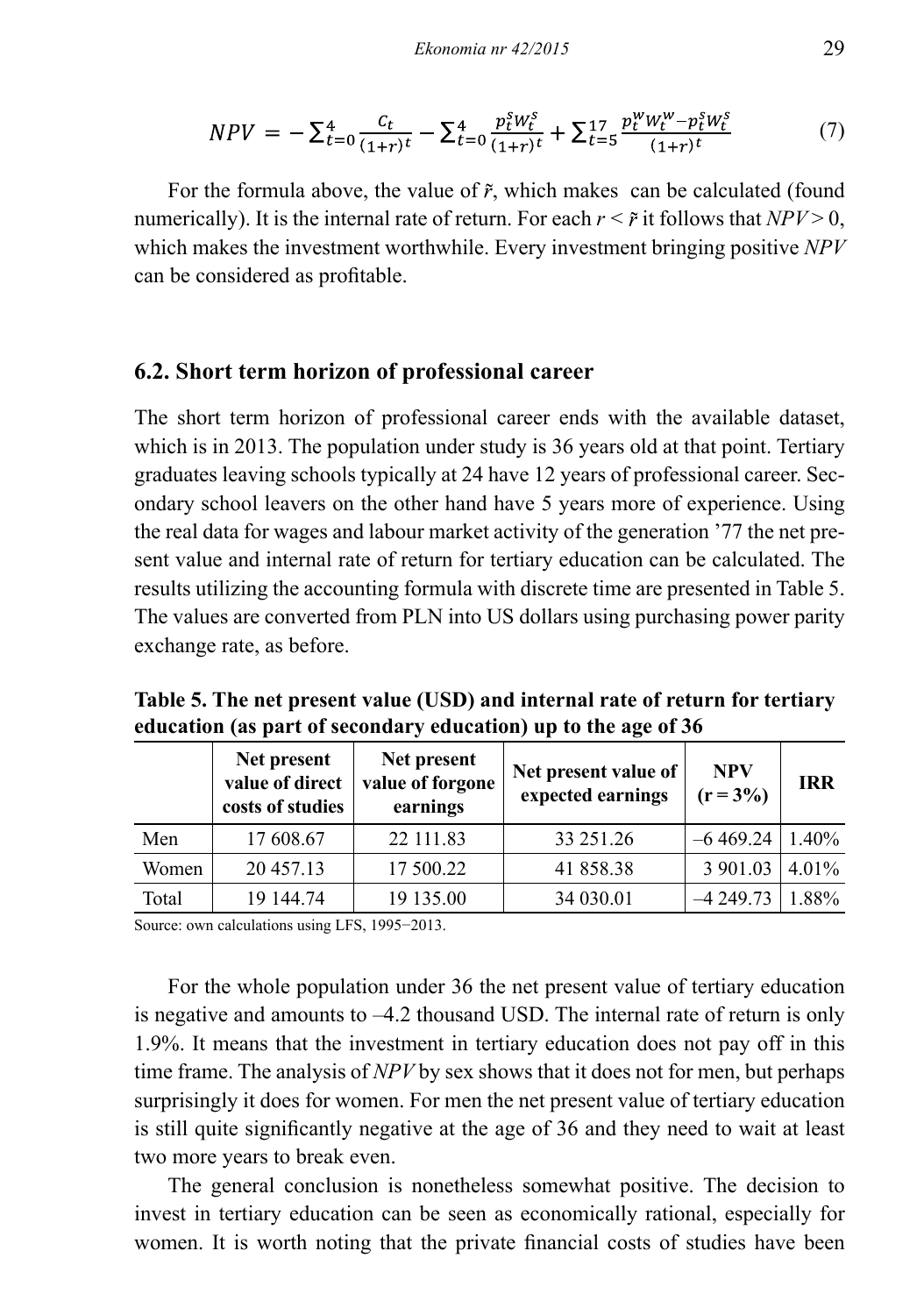probably overestimated as they are based on the study conducted in 2014/2015 (deflated using 2013 consumer prices). It is very likely that these costs have grown at a higher rate than average prices for the economy. Even though the costs were overestimated, the value of tertiary education for generation '77 at the age of 36 is only slightly negative (compared to overall costs) and clearly positive for women.

Three further observations are worth to notice. First, the direct financial costs of studies are assumed higher for women than men. It mostly follows from the fact that women engage more time in studying than men leaving less residual time for consumption, enjoying leisure or additional work. *Discrete Choice Experiment* was designed and used to calculate the value of an hour of residual time, which shows that the yearly equivalent of time is around 600 USD in favour of men. Second, the value of forgone earnings is higher for men than women. This is a result of two facts: higher wages for male secondary school leavers and considerably better job opportunities for male secondary school leavers as compared to women. Third, perhaps quite surprisingly, the net present value of expected earnings up to the age of 36 is higher for women than men. It follows from a very strong influence of employment rates for female tertiary graduates in relation to female secondary school graduates. The average difference in employment rates between the age of 24 and 36 is 17.8 pp for women, while for men the analogous difference is only 1.1 pp. It results in a very slow increase in the net present value for men between the age of 24 and 36.

# **6.3. Long term professional career perspective**

All the assumptions made in the section 6.1. are still in force. It is assumed further that the evolution of wages and economic activity will follow the pattern observed for older generations in the data for 2013. Using the same methodology the hypothetical net present value and internal rate of return can be calculated for entire professional careers of men and women born in 1977. Calculations are shown in Table 6 below.

| Table 6. The net present value (USD) and internal rate of return for tertiary |  |
|-------------------------------------------------------------------------------|--|
| education (as part of secondary education) for the entire professional career |  |

|       | Net present<br>value of direct<br>costs of studies | Net present<br>value of forgone<br>earnings | Net present<br>value of expected<br>earnings | <b>NPV</b><br>$(r = 3\%)$ | <b>IRR</b> |
|-------|----------------------------------------------------|---------------------------------------------|----------------------------------------------|---------------------------|------------|
| Men   | 17 608.67                                          | 22 111.83                                   | 135 026.57                                   | 95 306.07                 | $9.03\%$   |
| Women | 20457.13                                           | 17 500.22                                   | 134 344.20                                   | 96 386.85                 | 10.28%     |
| Total | 19 144.74                                          | 19 135.00                                   | 129 405.27                                   | 91 125.53                 | 9.28%      |

Source: own calculations using LFS, 1995−2013.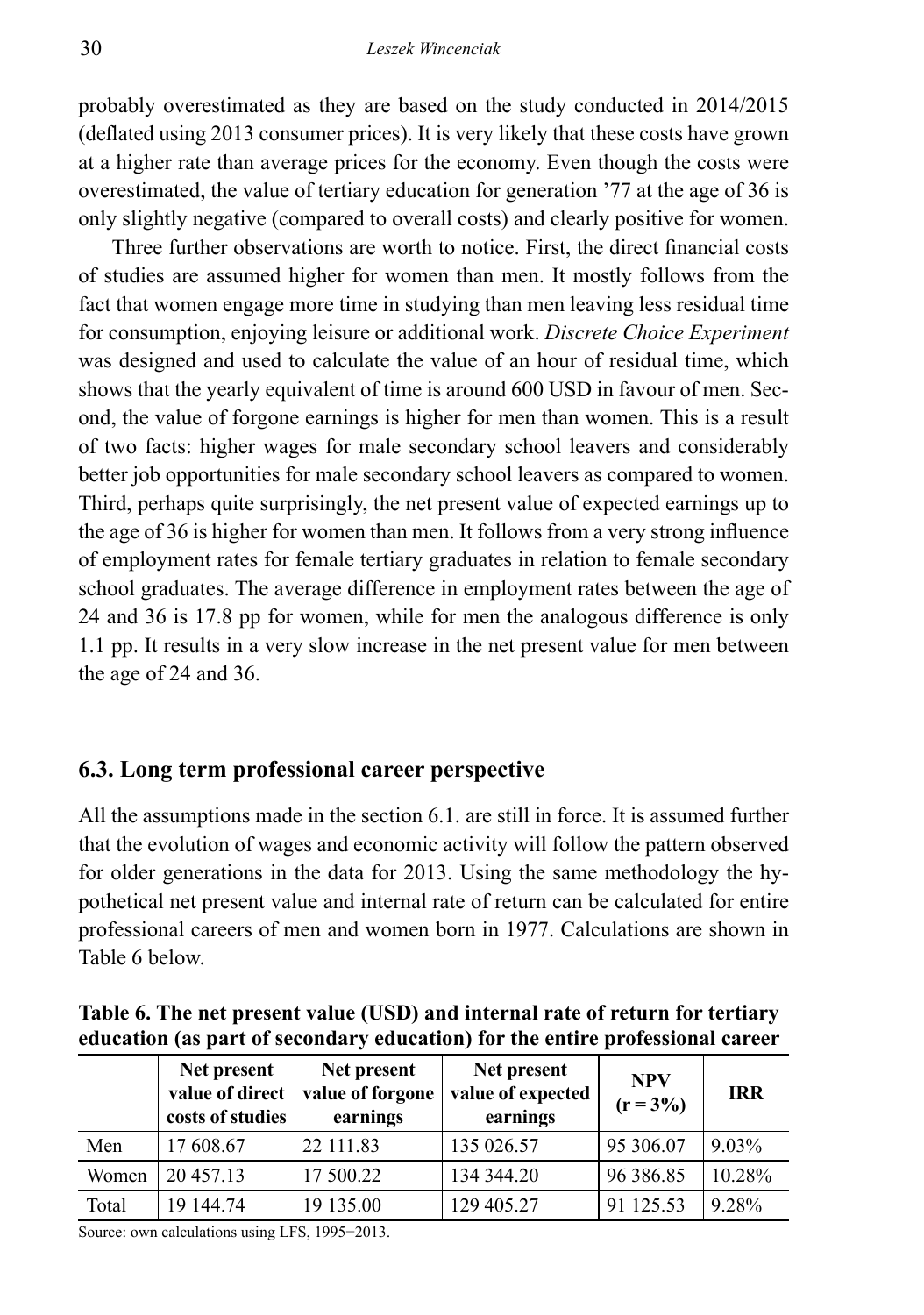The long term perspective shows significant value of tertiary education. The net present value for entire population is roughly 91 thousand USD while the internal rate of return reaches 9.3%, which is more than the long run return on typical financial assets. The decision to invest in tertiary education appears to be more economically profitable for women than men, but the difference is very small. Internal rate of return is also higher for women (10.3% as compared to 9%). The gap between men and women, resulting from the slow buildup in the initial years of career, appears to close in the last stages of professional career, where the employment rates for women are very low.

### **7. Summary**

The studies of the value of education show that tertiary education is still a worthwhile investment, although some of them indicate that the rates of return have declined with the popularity of higher education. This particular study uses LFS data for Poland for the generation born in 1977 to calculate the net present value and the internal rate of return to tertiary education. In addition to forgone earnings and direct costs of studies, a special Discrete Choice Experiment was designed and conducted to supplement the cost side by adding the value of effort put to complete the studies. Cross section data for generation born in 1977 are a proxy to longitudinal data gathered in many countries. Estimates show that the NPV for tertiary education is highly positive in the entire professional career, bringing an IRR of 9.3%. Surprising effect is that the found IRR is higher for women than men, which seems to be mainly driven by the impact of tertiary education on women's labour market participation, which is not so strong for men. Although women still do earn less than men, their relative expected earnings over secondary female graduates are high enough to provide substantial return. It can then be argued that women born in 1977 on average might have had more incentives to undertake tertiary education than men.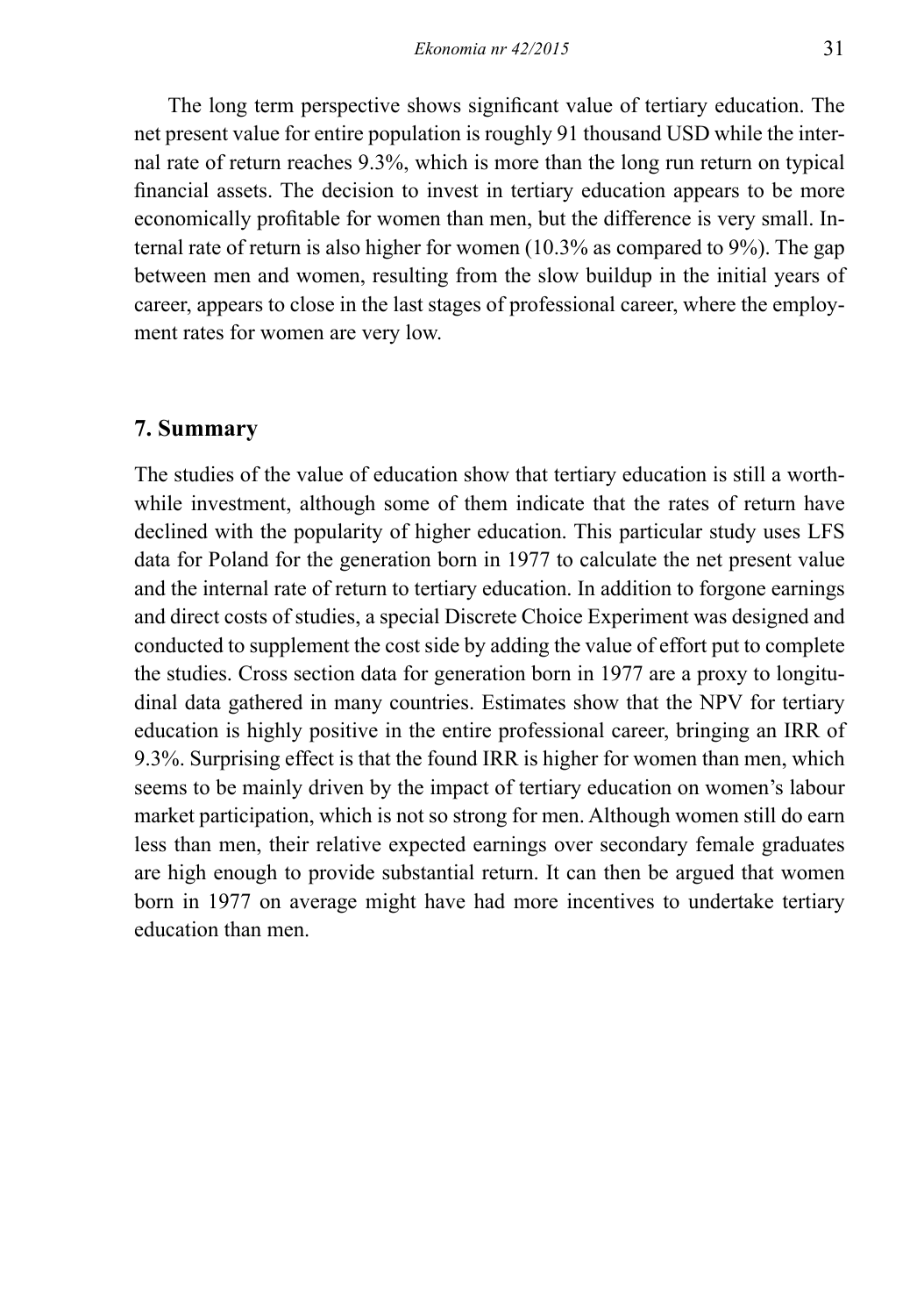# **References**

- Angrist Joshua and Alan Krueger. 1991. "Does compulsory school attendance affect schooling and earnings?" *Quarterly Journal of Economics* 106(4): 976−1014.
- Ashenfelter Orley, Colm Harmon and Hessel Oosterbeek. 2000. *A Review of Estimates of The Schooling/Earnings Relationship, with Tests for Publication Bias*. NBER Working Paper, 7457.
- Ashenfelter Orley and Joseph D. Mooney. 1968. "Graduate Education, Ability and Earnings." *Review of Economics and Statistics* 50(1): 78−86.
- Ashenfelter Orley and Cecilia Rouse. 1998. "Income, Schooling, and Ability: Evidence from a New Sample of Identical Twins." *The Quarterly Journal of Economics* 113(1): 253−284.
- Bar-Or Yuval, John Burbidge, Lonnie Magee and Leslie A. Robb. 1995. "The Wage Premium to a University Education in Canada 1971−1991." *Journal of Labour Economics* 13(4): 762−794.
- Becker Gary. S. 1962. "Investment in Human Capital: a Theoretical Analysis." *Journal of Political Economy* 70(5): 9−49.
- Becker Gary. S. 1994. *Rates of Return from College Education, in Human Capital: A Theoretical and Empirical Analysis with Special Reference to Education* (3rd Edition). NBER Chapters, National Bureau of Economic Research, 161−204.
- Bedi Arjun S. 1998. "Sector Choice, Multiple Job Holding and Wage Differentials: Evidence from Poland." *Journal of Development Studies* 35(1): 162−179.
- Belman Dale and John S. Heywood. 1991. "Sheepskin Effects in the Returns to Education: An Examination of Women and Minorities." *The Review of Economics and Statistics* 73(4): 720−724.
- Ben-Porath Yoram. 1967. "The Production of Human Capital and the Life Cycle Model of Labor Supply." *Journal of Political Economy* 75(1): 352−365.
- Blundell Richard, Lorraine Dearden and Barbara Sianesi. 2001. *Estimating the Returns to Education: Models, Methods and Results*. Centre for the Economics of Education, London School of Economics. http://www.ucl. ac.uk/~uctp39a/BlundellDeardenSianesiJRSS.pdf (accessed 1.12.2015).
- Card David. 1999. "The Causal Effect of Education on Earnings." In: *Handbook of Labour Economics*, eds. Orley Ashenfelter and David Card, 1802−1863. Elsevier.
- Card David. 2001. "Estimating the Return to Schooling: Progress on Some Persistent Econometric Problems." *Econometrica* 69(5): 1127−1160.
- Card David. 2001. "The Effect of Unions on Wage Inequality in the U.S. Labor Market." *Industrial and Labor Relations Review* 54(2): 296−315.
- Gajderowicz Tomasz, Gabriela Grotkowska and Leszek Wincenciak. 2012. "Premia płacowa z wykształcenia wyższego według grup zawodów." *Ekonomista* 5: 577−603.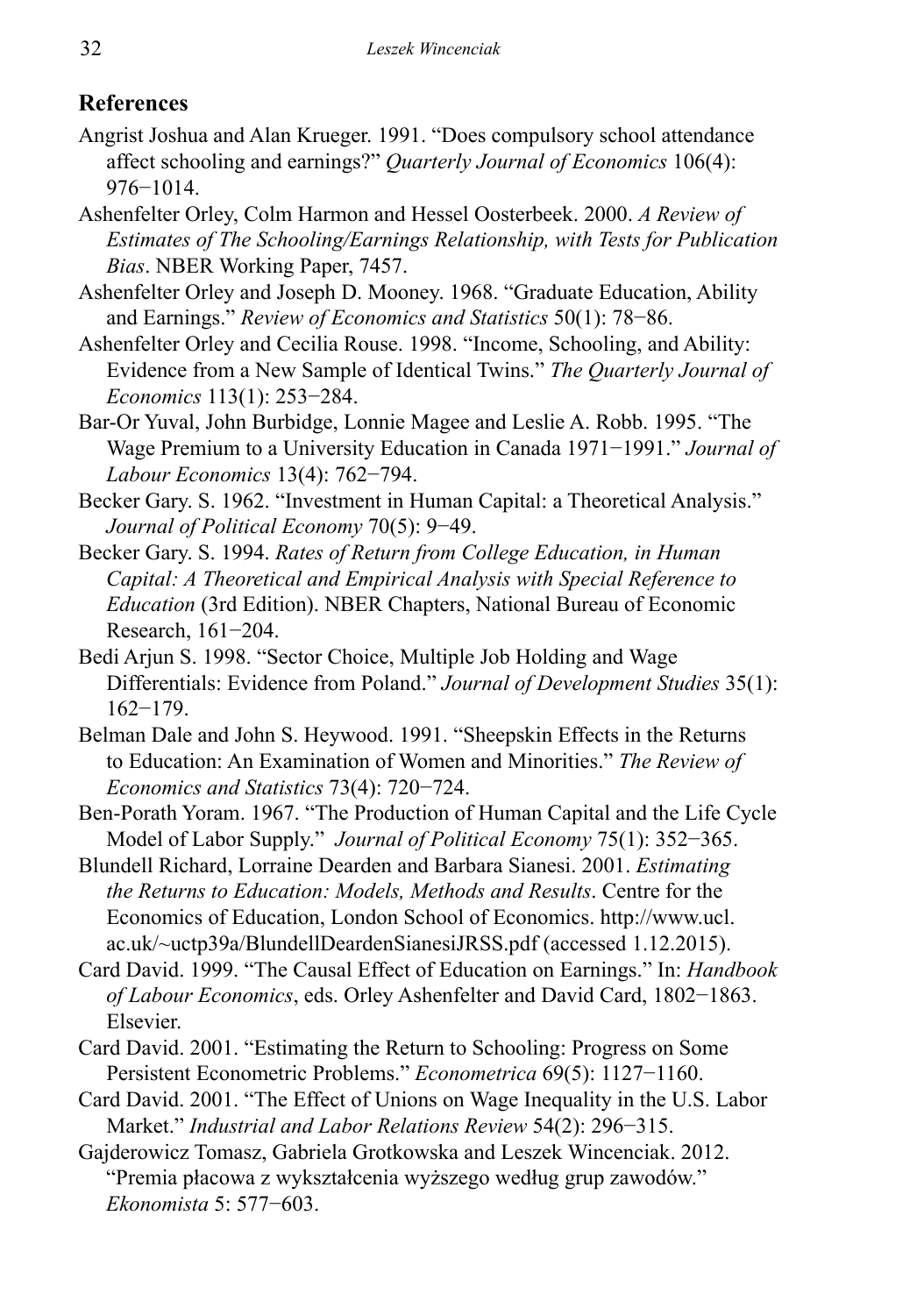- Harmon Col, Hessel Oosterbeek and Ian Walker. 2000. *The Returns to Education. A Review of Evidence, Issues and Deficiencies in the Literature*. CEE Discussion Papers, 0005.
- Heckman James J. 1979. "Sample Selection Bias as a Specification Error." *Econometrica* (47)1: 153−161.
- Isacsson Gunnar. 1999. "Estimates of the Return to Schooling in Sweden From a Large Sample Of Twins." *Labour Economics* 6(4): 471−489.
- Jaeger David A. and Marianne E. Page. 1996. "Degrees Matter: New Evidence on Sheepskin Effects in the Returns to Education." *The Review of Economics and Statistics* 78(4): 733−740.
- Meghir Costas and Steven G. Rivkin. 2011. "Econometric Methods for Research in Education." *Handbook of the Economics of Education* 3: 1−87.
- Mincer Jacob. 1974a. *Schooling, Experience and Earnings*. New York: Columbia University Press.
- Mincer Jacob. 1974b. *Schooling, Experience and Earnings*. National Bureau of Economic Research.
- Mincer Jacob 1994. *The Production of Human Capital and Life Cycle of Earnings: Variation on a Theme*. National Bureau of Economic Research Working Paper.
- Morawski Leszek, Michał Myck and Anna Nicińska. 2009. *Count Your Hours: Returns to Education in Poland*. IZA Discussion Paper, 4332.
- Newell Andrew T., and Mieczysław Socha. 2007. *The Polish Wage Inequality Explosion*. IZA Discussion Paper, 2644.
- Newell Andrew T., Barry Reilly. 1999. "Rates of return to educational qualifications in the transitional economies." *Education Economics* 7(1): 67−84.
- OECD. 2014. *Education at a Glance 2014*.
- http://www.oecd-ilibrary.org/education/education-at-a-glance-2014\_eag-2014-en (accessed 21.11.2014).
- Oosterbeek Hessel, Wim Groot and Joop Hartog. 1992. "An Empirical Analysis of University Choice and Earnings", *De Economist* 140(3): 293−309.
- Rutkowski Jan. 1996. "High Skills Pay-off: The Changing Wage Structure during Economic Transition in Poland." *Economics of Transition* 4(1): 89–112.
- Schultz Theodore W. 1961. "Investment Human Capital." *American Economic Review* 51: 1−17.
- Spence Michael. 1973. "Job Market Signaling." *The Quarterly Journal of Economics* 87(3): 355−374.
- Strawiński Paweł. 2006. "Zwrot z inwestowania w wyższe wykształcenie." *Ekonomista* 6: 805−821.
- Strawiński Paweł. 2007. *Czy w Polsce opłaca się studiować? Wyniki modelu inwestycji w wyższe wykształcenie.* Uniwersytet Warszawski. http://coin.wne. uw.edu.pl/pstrawinski/publ/oplacal.pdf (accessed: 1.12.2015)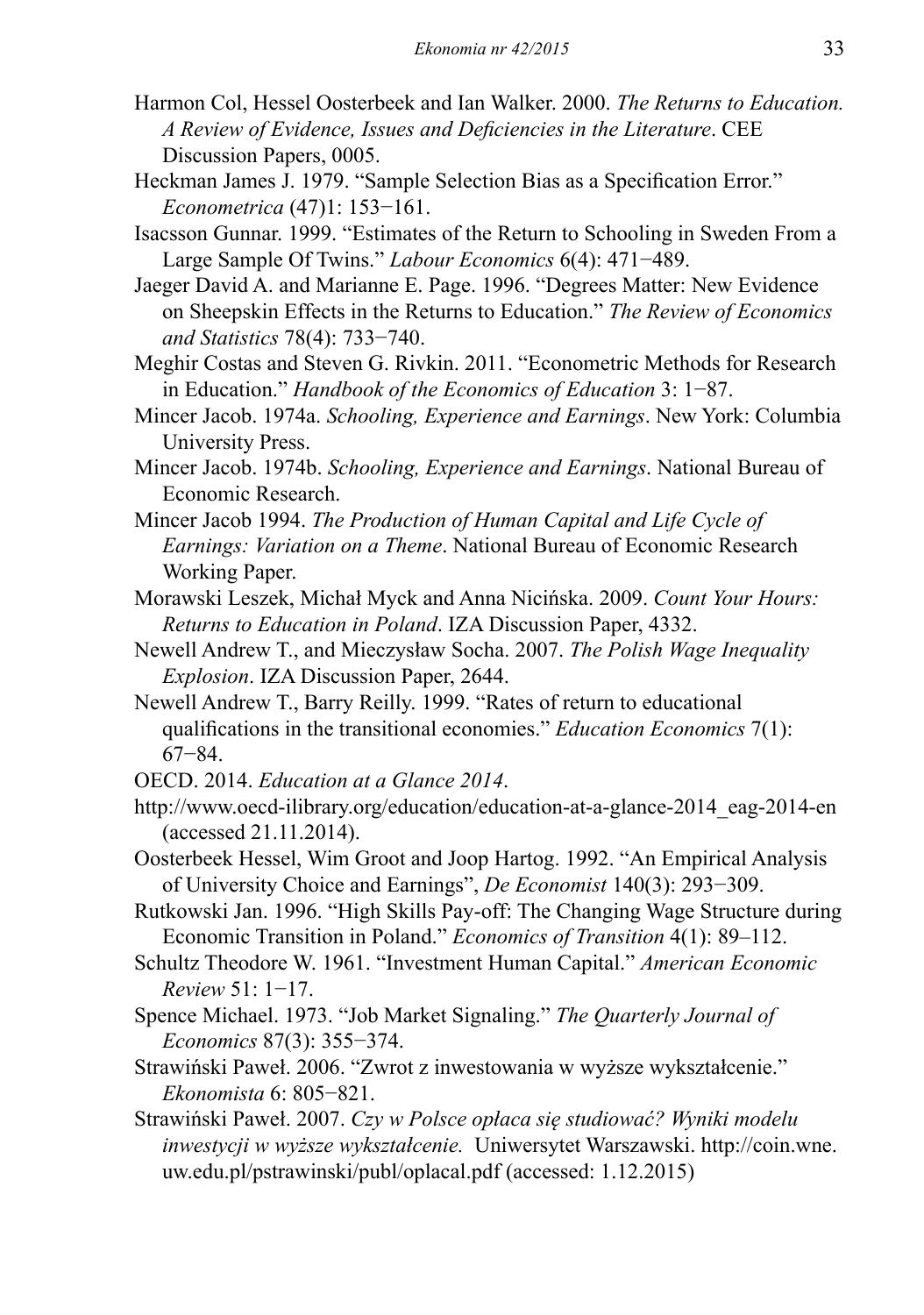# **Appendix**

| <b>Variable</b>          | <b>Definition</b>                           |
|--------------------------|---------------------------------------------|
| (short name)             |                                             |
| <b>Sex</b>               | $1 - man*$                                  |
| (SEX)                    | $2 - woman$                                 |
| <b>Education</b> level   | $1 -$ tertiary                              |
| (EDU)                    | 2 – secondary (general and vocational)      |
|                          | 3 - basic vocational                        |
|                          | $4 - primary$                               |
| Class of settlement unit | $0 -$ town 100 thousand and more            |
| (CSU)                    | $1 -$ town 50 $- 100$ th.                   |
|                          | $2 -$ town $20 - 50$ th.                    |
|                          | $3 -$ town less than 20 th.                 |
|                          | $4$ – countryside*                          |
| Voivodeship              | dolnośląskie*                               |
| (VOI)                    | kujawsko-pomorskie                          |
|                          | lubelskie                                   |
|                          | lubuskie                                    |
|                          | łódzkie                                     |
|                          | małopolskie                                 |
|                          | mazowieckie                                 |
|                          | opolskie                                    |
|                          | podkarpackie                                |
|                          | podlaskie                                   |
|                          | pomorskie                                   |
|                          | śląskie                                     |
|                          | świętokrzyskie                              |
|                          | warmińsko-mazurskie                         |
|                          | wielkopolskie                               |
|                          | zachodniopomorskie                          |
| Marital status           | 0 - single, widowed, divorced or separated* |
| (MS)                     | $1$ – married                               |
| Ownership sector         | $1 - \text{public*}$                        |
| (OWN)                    | $2$ – private                               |

**Table A1. Definitions for variables used in the wage model**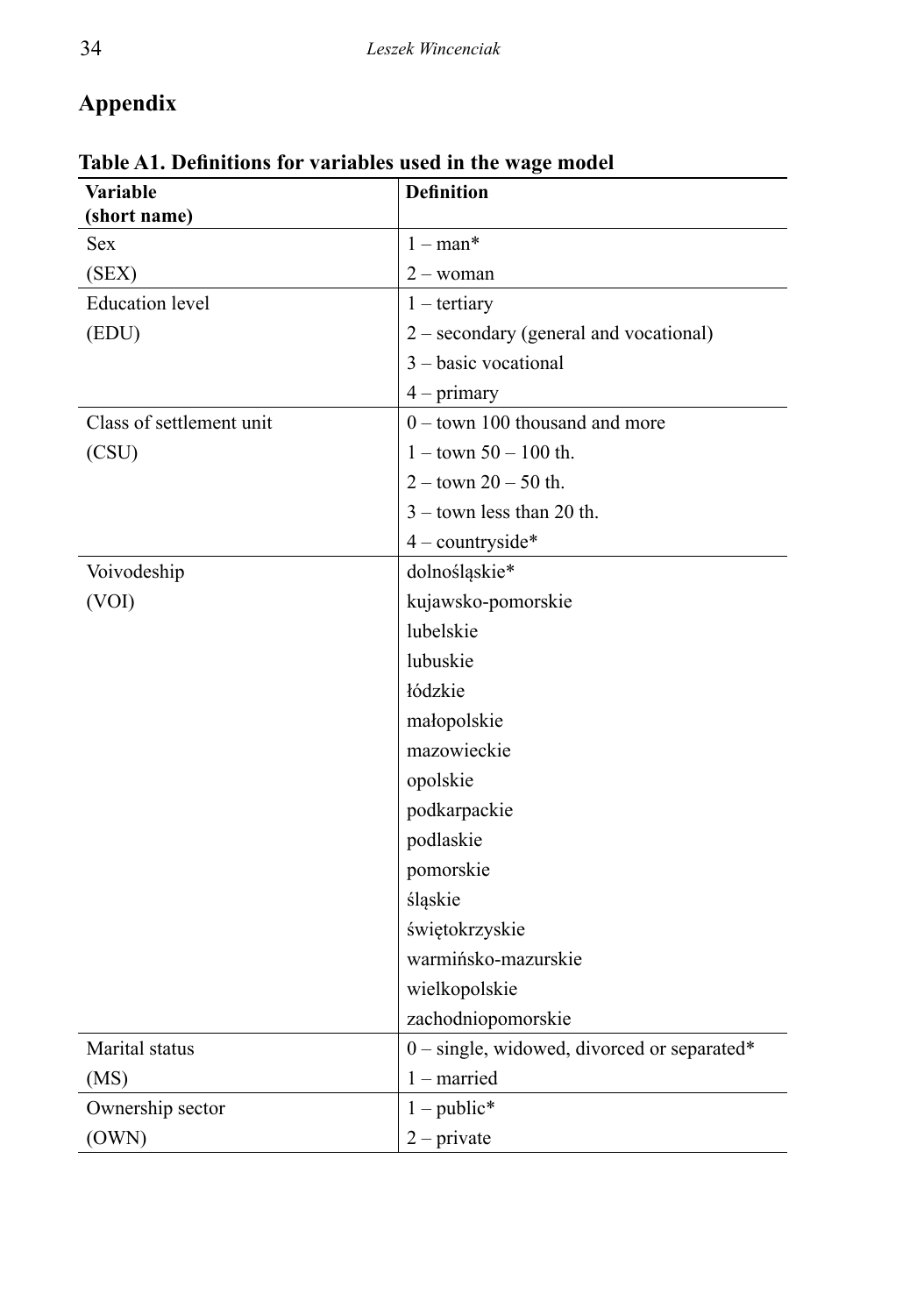| Contract type | $1 - full time*$             |
|---------------|------------------------------|
| (CONTRACT)    | $2$ – part time              |
| Firm size     | $1 - 10$ employees and less* |
| (FS)          | $2 - 11 - 19$ employees      |
|               | $3 - 20 - 100$ employees     |
|               | $4 - 101$ employees and more |

Note: reference categories are marked with an asterisk (\*).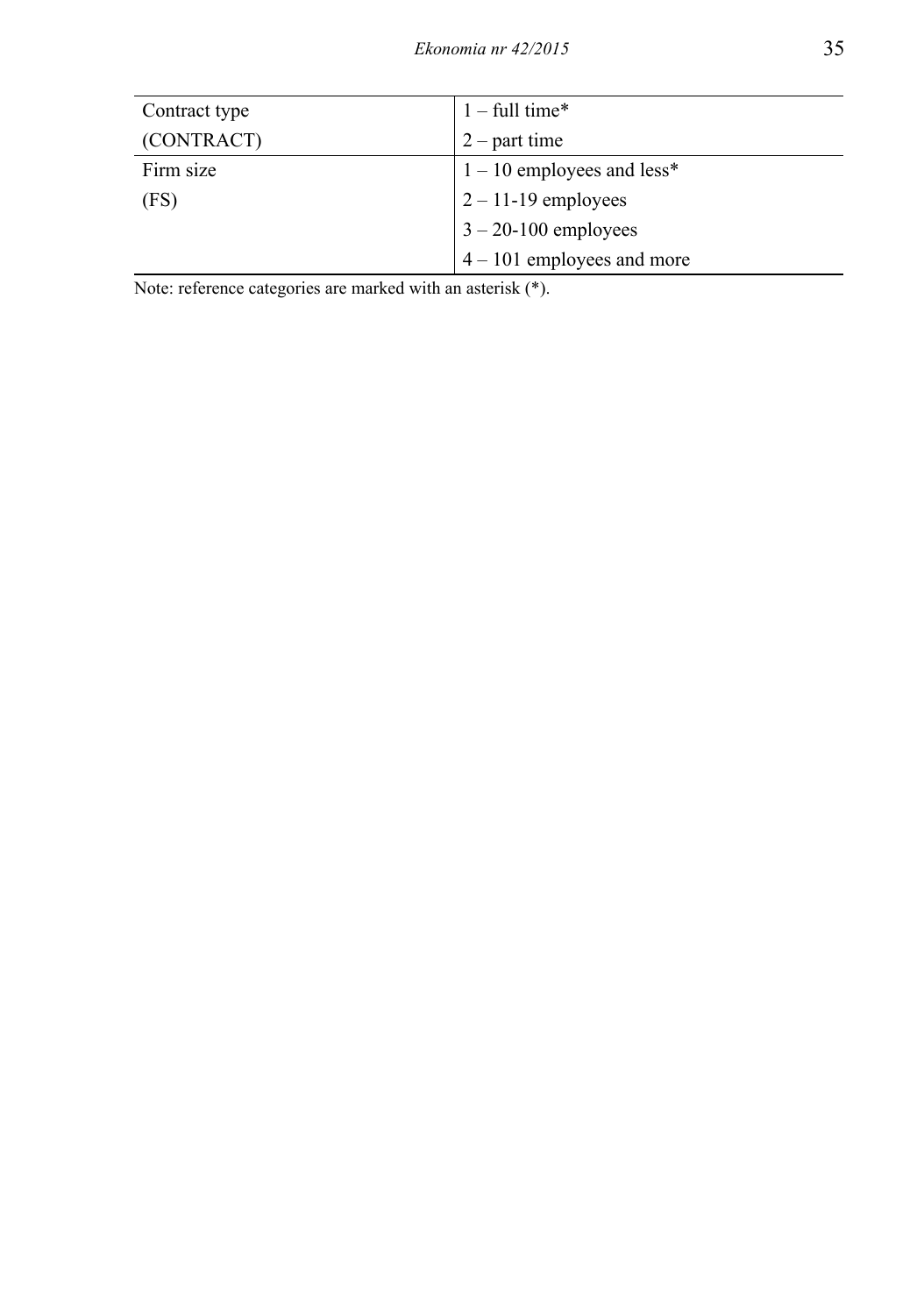|                       | (1)           | (2)          | (3)                    | (4)                    | (5)          | (6)                    |  |
|-----------------------|---------------|--------------|------------------------|------------------------|--------------|------------------------|--|
| <b>VARIABLES</b>      | Pooled        | 2001         | 2002                   | 2003                   | 2004         | 2005                   |  |
| $SEX = 2$             | $-0.2430**$   | $-0.1808**$  | $-0.2175$ **           | $-0.1280$ **           | $-0.1244$ ** | $-0.2638$ **           |  |
|                       | [0.000]       | [0.000]      | [0.000]                | [0.001]                | [0.005]      | [0.000]                |  |
| $EDU = 1$             | $0.2274**$    | $0.1553*$    | $0.1293*$              | $0.1987$ **            | $0.2884**$   | $0.1367**$             |  |
|                       | [0.000]       | [0.033]      | [0.035]                | [0.000]                | [0.000]      | $[0.001]$              |  |
| $EDU = 3$             | $-0.0773**$   | $-0.0767$    | $-0.1338$ **           | $-0.0888$ <sup>*</sup> | $-0.0271$    | $-0.0881$ <sup>*</sup> |  |
|                       | [0.000]       | [0.048]      | [0.000]                | [0.014]                | [0.490]      | $[0.012]$              |  |
| $EDU = 4$             | $-0.0347$     | $-0.0855$    | $-0.1565$ <sup>*</sup> | $-0.0801$              | 0.0245       | $-0.1502$ <sup>*</sup> |  |
|                       | [0.064]       | [0.219]      | [0.012]                | [0.302]                | [0.767]      | $[0.015]$              |  |
| $SEX$ x ( $EDU = 1$ ) | 0.0004        | $-0.0468$    | 0.0595                 | $-0.1419*$             | $-0.2563$ ** | 0.1087                 |  |
|                       | [0.980]       | [0.598]      | [0.436]                | [0.039]                | [0.000]      | $[0.056]$              |  |
| $SEX$ x ( $EDU = 3$ ) | $-0.0097$     | 0.0141       | 0.0537                 | $-0.0066$              | $-0.1399*$   | $-0.0238$              |  |
|                       | [0.541]       | [0.803]      | [0.374]                | [0.913]                | [0.026]      | $[0.709]$              |  |
| $SEX$ x ( $EDU = 4$ ) | $-0.0931$ **  | $-0.1558$    | $-0.0124$              | $-0.0294$              | $-0.3705$ ** | $-0.1280$              |  |
|                       | [0.002]       | [0.174]      | [0.905]                | [0.804]                | [0.004]      | $[0.226]$              |  |
| $CSU = 0$             | $0.1172**$    | $0.0859**$   | 0.0004                 | 0.0582                 | $0.1355$ **  | $0.1951**$             |  |
|                       |               | [0.004]      | [0.988]                | $[0.057]$              | [0.000]      | [0.000]                |  |
|                       | [0.000]       |              |                        |                        |              |                        |  |
| $CSU = 1$             | 0.0168        | $-0.0995$    | $-0.1358$ **           | 0.0276                 | 0.0485       | 0.0517                 |  |
|                       | [0.142]       | [0.030]      | [0.003]                | [0.531]                | [0.274]      | [0.235]                |  |
| $CSU = 2$             | $-0.0070$     | $-0.0728$    | $-0.0549$              | 0.0702                 | $0.1010*$    | 0.0387                 |  |
|                       | [0.491]       | [0.070]      | [0.175]                | [0.099]                | [0.025]      | $[0.347]$              |  |
| $CSU = 3$             | $-0.0094$     | $-0.0093$    | $-0.0364$              | $-0.0324$              | 0.0558       | 0.0365                 |  |
|                       | [0.311]       | [0.805]      | [0.308]                | [0.370]                | [0.147]      | $[0.296]$              |  |
| $MS = 1$              | $0.0199$ **   | $0.0966$ **  | $0.0506*$              | 0.0106                 | $0.0686$ **  | $0.0731**$             |  |
|                       | [0.003]       | [0.000]      | [0.041]                | [0.657]                | [0.007]      | $[0.002]$              |  |
| $OWN = 2$             | $0.0790**$    | $0.0998**$   | 0.0661                 | $0.0943**$             | 0.0423       | $0.1028**$             |  |
|                       | [0.000]       | $[0.001]$    | [0.023]                | [0.000]                | [0.139]      | [0.000]                |  |
| $CONTRACT = 2$        | $-0.1728**$   | $-0.1888$ ** | $-0.1865$ **           | $-0.2068$ **           | $-0.2170$ ** | $-0.1401$ **           |  |
|                       | [0.000]       | [0.000]      | [0.000]                | [0.000]                | [0.000]      | [0.000]                |  |
| $FS = 2$              | $0.1183**$    | $0.1526$ **  | $0.0958**$             | $0.0875**$             | $0.1287**$   | $0.1108**$             |  |
|                       | [0.000]       | [0.000]      | [0.001]                | $[0.001]$              | [0.000]      | [0.000]                |  |
| $FS = 3$              | $0.1711**$    | $0.2541$ **  | $0.1875$ **            | $0.1232**$             | $0.1415$ **  | $0.1218**$             |  |
|                       | [0.000]       | [0.000]      | [0.000]                | $[0.001]$              | [0.000]      | [0.000]                |  |
| $FS = 4$              | $0.2610^{**}$ | $0.2597$ **  | $0.2334$ *             | $0.2163$ **            | $0.1650$ **  | $0.2286**$             |  |
|                       |               |              |                        |                        |              |                        |  |
|                       | [0.000]       | [0.000]      | [0.000]                | [0.000]                | [0.000]      | [0.000]                |  |
| Year dummies          | <b>YES</b>    | NO           | N <sub>O</sub>         | NO                     | NO           | NO                     |  |
| Constant              | 9.7353**      | 9.5519**     | 9.7091**               | 9.8024**               | $9.7601$ **  | $9.6136**$             |  |
|                       | [0.000]       | [0.000]      | [0.000]                | [0.000]                | [0.000]      | [0.000]                |  |

**Table A2. Estimates of the wage model (Heckman selection)**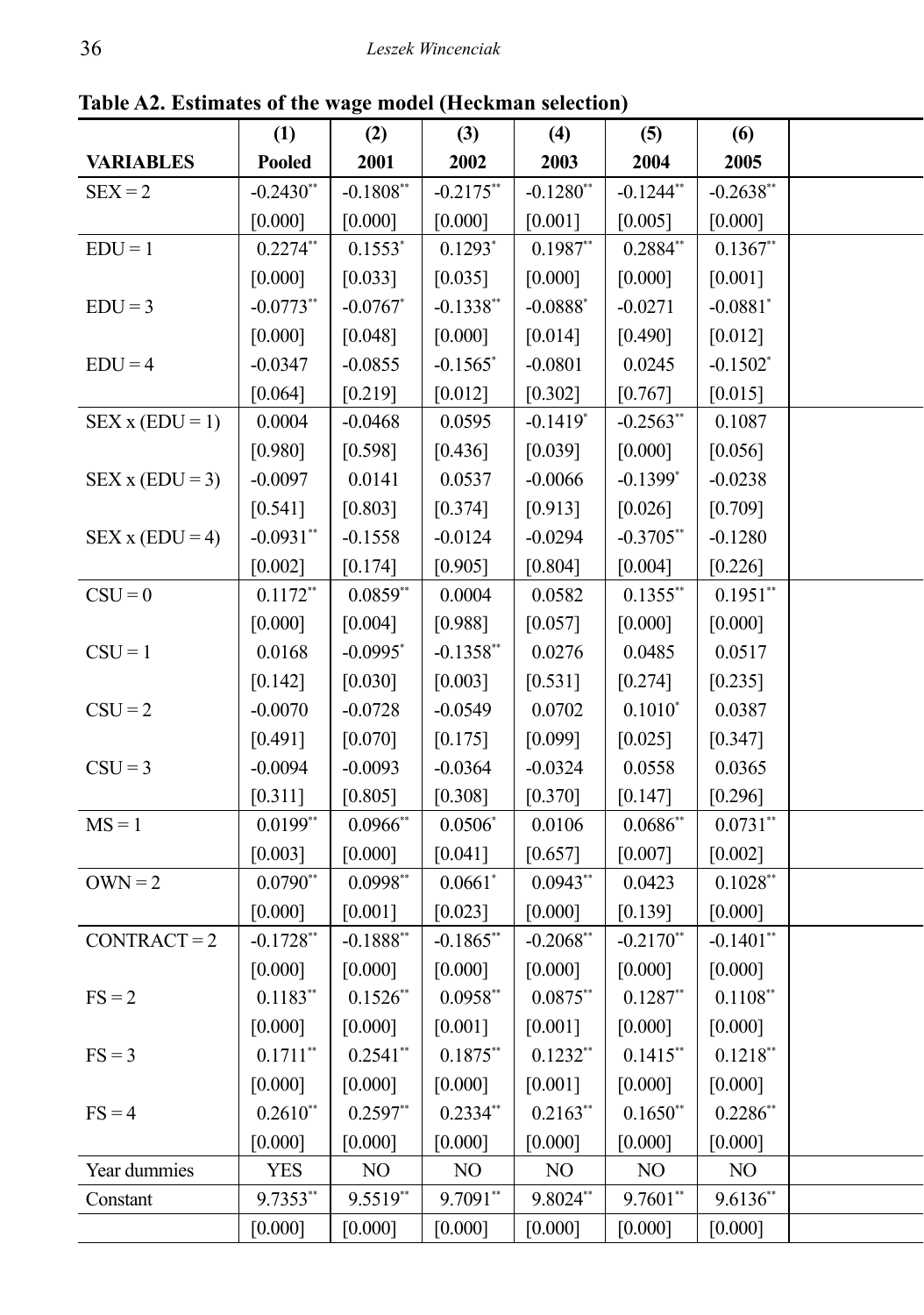| (7)<br>(8)<br>(14)<br>(9)<br>(10)<br>(11)<br>(12)<br>(13)<br>2006<br>2007<br>2008<br>2009<br>2010<br>2011<br>2012<br>2013<br>$-0.2938$ **<br>$-0.2894$ **<br>$-0.2587$ *<br>$-0.2875$<br>$-0.3220*$<br>$-0.2843$ **<br>$-0.3128$ <sup>*</sup><br>[0.000]<br>[0.000]<br>[0.000]<br>[0.000]<br>[0.000]<br>[0.000]<br>[0.000]<br>$0.2956$ **<br>$0.2571**$<br>$0.2506^{**}$<br>$0.2105$ **<br>$0.1623$ *<br>$0.2154$ **<br>$0.2568$ *<br>[0.000]<br>[0.000]<br>[0.000]<br>[0.000]<br>[0.000]<br>[0.000]<br>[0.000]<br>$-0.1287$ <sup>*</sup><br>$-0.0746$<br>$-0.0319$<br>$-0.0728$<br>$-0.1072$ <sup>*</sup><br>$-0.0868$ <sup>*</sup><br>$-0.0153$<br>[0.002]<br>[0.594]<br>$[0.002]$<br>[0.052]<br>[0.456]<br>[0.080]<br>[0.000]<br>$-0.0522$<br>$-0.0053$<br>$-0.0012$<br>$-0.0106$<br>$-0.1287$<br>$-0.0612$<br>$-0.0678$<br>[0.940]<br>[0.986]<br>[0.888]<br>$[0.072]$<br>$[0.264]$<br>[0.267]<br>[0.377]<br>0.1396<br>$0.1071$ <sup>*</sup><br>0.0083<br>0.0249<br>0.0348<br>0.0085<br>0.0685<br>[0.833]<br>[0.667]<br>$[0.539]$<br>$[0.892]$<br>[0.022]<br>[0.004]<br>[0.076]<br>$-0.0924$<br>$-0.0836$<br>$-0.0269$<br>$-0.0763$<br>0.0911<br>$-0.0172$<br>$-0.0470$<br>[0.093]<br>[0.040]<br>[0.165]<br>[0.775]<br>[0.485]<br>[0.157]<br>[0.539]<br>$-0.2307$ **<br>$-0.0151$<br>$-0.1404$<br>$-0.0296$<br>$-0.1228$<br>$-0.2622$ <sup>*</sup><br>$-0.0830$<br>[0.907]<br>[0.181]<br>[0.801]<br>[0.297]<br>[0.003]<br>[0.398]<br>[0.008]<br>$0.1106*$<br>$0.1047**$<br>$0.1559*$<br>$0.1020$ *<br>$0.1126*$<br>0.1633<br>$0.0968$ <sup>*</sup><br>[0.000]<br>[0.000]<br>[0.000]<br>[0.001]<br>[0.000]<br>[0.000]<br>[0.000]<br>$0.1317$ *<br>$-0.0022$<br>0.0434<br>0.1065<br>$0.1290$ *<br>0.0205<br>0.0082<br>[0.961]<br>$[0.302]$<br>[0.050]<br>[0.005]<br>[0.000]<br>[0.512]<br>[0.795]<br>0.0109<br>0.0226<br>$-0.0935$<br>$0.0833$ <sup>*</sup><br>$0.1409*$<br>$-0.0251$<br>$-0.0011$<br>[0.971]<br>[0.799]<br>[0.570]<br>[0.027]<br>[0.033]<br>[0.000]<br>[0.360] |                        |
|----------------------------------------------------------------------------------------------------------------------------------------------------------------------------------------------------------------------------------------------------------------------------------------------------------------------------------------------------------------------------------------------------------------------------------------------------------------------------------------------------------------------------------------------------------------------------------------------------------------------------------------------------------------------------------------------------------------------------------------------------------------------------------------------------------------------------------------------------------------------------------------------------------------------------------------------------------------------------------------------------------------------------------------------------------------------------------------------------------------------------------------------------------------------------------------------------------------------------------------------------------------------------------------------------------------------------------------------------------------------------------------------------------------------------------------------------------------------------------------------------------------------------------------------------------------------------------------------------------------------------------------------------------------------------------------------------------------------------------------------------------------------------------------------------------------------------------------------------------------------------------------------------------------------------------------------------------------------------------|------------------------|
|                                                                                                                                                                                                                                                                                                                                                                                                                                                                                                                                                                                                                                                                                                                                                                                                                                                                                                                                                                                                                                                                                                                                                                                                                                                                                                                                                                                                                                                                                                                                                                                                                                                                                                                                                                                                                                                                                                                                                                                  |                        |
|                                                                                                                                                                                                                                                                                                                                                                                                                                                                                                                                                                                                                                                                                                                                                                                                                                                                                                                                                                                                                                                                                                                                                                                                                                                                                                                                                                                                                                                                                                                                                                                                                                                                                                                                                                                                                                                                                                                                                                                  |                        |
|                                                                                                                                                                                                                                                                                                                                                                                                                                                                                                                                                                                                                                                                                                                                                                                                                                                                                                                                                                                                                                                                                                                                                                                                                                                                                                                                                                                                                                                                                                                                                                                                                                                                                                                                                                                                                                                                                                                                                                                  | $-0.2640$ **           |
|                                                                                                                                                                                                                                                                                                                                                                                                                                                                                                                                                                                                                                                                                                                                                                                                                                                                                                                                                                                                                                                                                                                                                                                                                                                                                                                                                                                                                                                                                                                                                                                                                                                                                                                                                                                                                                                                                                                                                                                  | [0.000]                |
|                                                                                                                                                                                                                                                                                                                                                                                                                                                                                                                                                                                                                                                                                                                                                                                                                                                                                                                                                                                                                                                                                                                                                                                                                                                                                                                                                                                                                                                                                                                                                                                                                                                                                                                                                                                                                                                                                                                                                                                  | $0.2189**$             |
|                                                                                                                                                                                                                                                                                                                                                                                                                                                                                                                                                                                                                                                                                                                                                                                                                                                                                                                                                                                                                                                                                                                                                                                                                                                                                                                                                                                                                                                                                                                                                                                                                                                                                                                                                                                                                                                                                                                                                                                  | [0.000]                |
|                                                                                                                                                                                                                                                                                                                                                                                                                                                                                                                                                                                                                                                                                                                                                                                                                                                                                                                                                                                                                                                                                                                                                                                                                                                                                                                                                                                                                                                                                                                                                                                                                                                                                                                                                                                                                                                                                                                                                                                  | $-0.0913$ <sup>*</sup> |
|                                                                                                                                                                                                                                                                                                                                                                                                                                                                                                                                                                                                                                                                                                                                                                                                                                                                                                                                                                                                                                                                                                                                                                                                                                                                                                                                                                                                                                                                                                                                                                                                                                                                                                                                                                                                                                                                                                                                                                                  | [0.018]                |
|                                                                                                                                                                                                                                                                                                                                                                                                                                                                                                                                                                                                                                                                                                                                                                                                                                                                                                                                                                                                                                                                                                                                                                                                                                                                                                                                                                                                                                                                                                                                                                                                                                                                                                                                                                                                                                                                                                                                                                                  | $-0.1168$              |
|                                                                                                                                                                                                                                                                                                                                                                                                                                                                                                                                                                                                                                                                                                                                                                                                                                                                                                                                                                                                                                                                                                                                                                                                                                                                                                                                                                                                                                                                                                                                                                                                                                                                                                                                                                                                                                                                                                                                                                                  | [0.079]                |
|                                                                                                                                                                                                                                                                                                                                                                                                                                                                                                                                                                                                                                                                                                                                                                                                                                                                                                                                                                                                                                                                                                                                                                                                                                                                                                                                                                                                                                                                                                                                                                                                                                                                                                                                                                                                                                                                                                                                                                                  | 0.0488                 |
|                                                                                                                                                                                                                                                                                                                                                                                                                                                                                                                                                                                                                                                                                                                                                                                                                                                                                                                                                                                                                                                                                                                                                                                                                                                                                                                                                                                                                                                                                                                                                                                                                                                                                                                                                                                                                                                                                                                                                                                  | [0.381]                |
|                                                                                                                                                                                                                                                                                                                                                                                                                                                                                                                                                                                                                                                                                                                                                                                                                                                                                                                                                                                                                                                                                                                                                                                                                                                                                                                                                                                                                                                                                                                                                                                                                                                                                                                                                                                                                                                                                                                                                                                  | 0.0574                 |
|                                                                                                                                                                                                                                                                                                                                                                                                                                                                                                                                                                                                                                                                                                                                                                                                                                                                                                                                                                                                                                                                                                                                                                                                                                                                                                                                                                                                                                                                                                                                                                                                                                                                                                                                                                                                                                                                                                                                                                                  | [0.379]                |
|                                                                                                                                                                                                                                                                                                                                                                                                                                                                                                                                                                                                                                                                                                                                                                                                                                                                                                                                                                                                                                                                                                                                                                                                                                                                                                                                                                                                                                                                                                                                                                                                                                                                                                                                                                                                                                                                                                                                                                                  | 0.0685                 |
|                                                                                                                                                                                                                                                                                                                                                                                                                                                                                                                                                                                                                                                                                                                                                                                                                                                                                                                                                                                                                                                                                                                                                                                                                                                                                                                                                                                                                                                                                                                                                                                                                                                                                                                                                                                                                                                                                                                                                                                  | [0.585]                |
|                                                                                                                                                                                                                                                                                                                                                                                                                                                                                                                                                                                                                                                                                                                                                                                                                                                                                                                                                                                                                                                                                                                                                                                                                                                                                                                                                                                                                                                                                                                                                                                                                                                                                                                                                                                                                                                                                                                                                                                  | $0.0976$ **            |
|                                                                                                                                                                                                                                                                                                                                                                                                                                                                                                                                                                                                                                                                                                                                                                                                                                                                                                                                                                                                                                                                                                                                                                                                                                                                                                                                                                                                                                                                                                                                                                                                                                                                                                                                                                                                                                                                                                                                                                                  | [0.002]                |
|                                                                                                                                                                                                                                                                                                                                                                                                                                                                                                                                                                                                                                                                                                                                                                                                                                                                                                                                                                                                                                                                                                                                                                                                                                                                                                                                                                                                                                                                                                                                                                                                                                                                                                                                                                                                                                                                                                                                                                                  | 0.0425                 |
|                                                                                                                                                                                                                                                                                                                                                                                                                                                                                                                                                                                                                                                                                                                                                                                                                                                                                                                                                                                                                                                                                                                                                                                                                                                                                                                                                                                                                                                                                                                                                                                                                                                                                                                                                                                                                                                                                                                                                                                  | [0.346]                |
|                                                                                                                                                                                                                                                                                                                                                                                                                                                                                                                                                                                                                                                                                                                                                                                                                                                                                                                                                                                                                                                                                                                                                                                                                                                                                                                                                                                                                                                                                                                                                                                                                                                                                                                                                                                                                                                                                                                                                                                  | $-0.1252$ *            |
|                                                                                                                                                                                                                                                                                                                                                                                                                                                                                                                                                                                                                                                                                                                                                                                                                                                                                                                                                                                                                                                                                                                                                                                                                                                                                                                                                                                                                                                                                                                                                                                                                                                                                                                                                                                                                                                                                                                                                                                  | [0.002]                |
| 0.0023<br>0.0707<br>$0.0694$ **<br>$-0.0311$<br>$-0.0109$<br>$-0.0335$<br>0.0494                                                                                                                                                                                                                                                                                                                                                                                                                                                                                                                                                                                                                                                                                                                                                                                                                                                                                                                                                                                                                                                                                                                                                                                                                                                                                                                                                                                                                                                                                                                                                                                                                                                                                                                                                                                                                                                                                                 | $-0.0551$              |
| $[0.951]$<br>[0.347]<br>[0.232]<br>[0.058]<br>[0.005]<br>[0.227]<br>[0.675]                                                                                                                                                                                                                                                                                                                                                                                                                                                                                                                                                                                                                                                                                                                                                                                                                                                                                                                                                                                                                                                                                                                                                                                                                                                                                                                                                                                                                                                                                                                                                                                                                                                                                                                                                                                                                                                                                                      | [0.128]                |
| $0.1119$ *<br>0.0399<br>0.0438<br>$-0.0085$<br>$0.0564$ <sup>*</sup><br>$-0.0356$<br>0.0195                                                                                                                                                                                                                                                                                                                                                                                                                                                                                                                                                                                                                                                                                                                                                                                                                                                                                                                                                                                                                                                                                                                                                                                                                                                                                                                                                                                                                                                                                                                                                                                                                                                                                                                                                                                                                                                                                      | $0.0635$ **            |
| [0.078]<br>[0.000]<br>[0.006]<br>[0.075]<br>[0.336]<br>[0.125]<br>[0.774]                                                                                                                                                                                                                                                                                                                                                                                                                                                                                                                                                                                                                                                                                                                                                                                                                                                                                                                                                                                                                                                                                                                                                                                                                                                                                                                                                                                                                                                                                                                                                                                                                                                                                                                                                                                                                                                                                                        | [0.009]                |
| $0.1746**$<br>$0.1655$ **<br>$0.1125$ **<br>$0.0499$ <sup>*</sup><br>0.0409<br>0.0086<br>0.0086                                                                                                                                                                                                                                                                                                                                                                                                                                                                                                                                                                                                                                                                                                                                                                                                                                                                                                                                                                                                                                                                                                                                                                                                                                                                                                                                                                                                                                                                                                                                                                                                                                                                                                                                                                                                                                                                                  | $0.1310**$             |
| [0.000]<br>[0.000]<br>[0.000]<br>[0.753]<br>[0.006]<br>[0.028]<br>[0.656]                                                                                                                                                                                                                                                                                                                                                                                                                                                                                                                                                                                                                                                                                                                                                                                                                                                                                                                                                                                                                                                                                                                                                                                                                                                                                                                                                                                                                                                                                                                                                                                                                                                                                                                                                                                                                                                                                                        | [0.000]                |
| $-0.1691$ *<br>$-0.1697**$<br>$-0.1309$ *<br>$-0.1225$ **<br>$-0.0849$ *<br>$-0.2125$ *<br>$-0.1820$                                                                                                                                                                                                                                                                                                                                                                                                                                                                                                                                                                                                                                                                                                                                                                                                                                                                                                                                                                                                                                                                                                                                                                                                                                                                                                                                                                                                                                                                                                                                                                                                                                                                                                                                                                                                                                                                             | $-0.1352$ **           |
| [0.000]<br>[0.000]<br>[0.000]<br>[0.000]<br>[0.000]<br>[0.000]<br>[0.000]                                                                                                                                                                                                                                                                                                                                                                                                                                                                                                                                                                                                                                                                                                                                                                                                                                                                                                                                                                                                                                                                                                                                                                                                                                                                                                                                                                                                                                                                                                                                                                                                                                                                                                                                                                                                                                                                                                        | [0.000]                |
| $0.1073**$<br>$0.0714*$<br>$0.1326**$<br>$0.1345**$<br>$0.1401**$<br>0.0451<br>$0.1769**$                                                                                                                                                                                                                                                                                                                                                                                                                                                                                                                                                                                                                                                                                                                                                                                                                                                                                                                                                                                                                                                                                                                                                                                                                                                                                                                                                                                                                                                                                                                                                                                                                                                                                                                                                                                                                                                                                        | $0.1393**$             |
| [0.000]<br>[0.000]<br>[0.001]<br>[0.014]<br>[0.125]<br>[0.000]<br>[0.000]                                                                                                                                                                                                                                                                                                                                                                                                                                                                                                                                                                                                                                                                                                                                                                                                                                                                                                                                                                                                                                                                                                                                                                                                                                                                                                                                                                                                                                                                                                                                                                                                                                                                                                                                                                                                                                                                                                        | [0.000]                |
| $0.1624**$<br>$0.1963**$<br>$0.2289$ **<br>$0.1984^{**}$<br>$0.1833**$<br>$0.1568$ **<br>$0.1660$ **                                                                                                                                                                                                                                                                                                                                                                                                                                                                                                                                                                                                                                                                                                                                                                                                                                                                                                                                                                                                                                                                                                                                                                                                                                                                                                                                                                                                                                                                                                                                                                                                                                                                                                                                                                                                                                                                             | $0.1309**$             |
| [0.000]<br>[0.000]<br>[0.000]<br>[0.000]<br>[0.000]<br>[0.000]<br>[0.000]                                                                                                                                                                                                                                                                                                                                                                                                                                                                                                                                                                                                                                                                                                                                                                                                                                                                                                                                                                                                                                                                                                                                                                                                                                                                                                                                                                                                                                                                                                                                                                                                                                                                                                                                                                                                                                                                                                        | $[0.001]$              |
| $0.2667**$<br>$0.3068$ **<br>$0.3223$ **<br>$0.2347**$<br>$0.2754$ **<br>$0.2631$ **<br>$0.2460$ *                                                                                                                                                                                                                                                                                                                                                                                                                                                                                                                                                                                                                                                                                                                                                                                                                                                                                                                                                                                                                                                                                                                                                                                                                                                                                                                                                                                                                                                                                                                                                                                                                                                                                                                                                                                                                                                                               | $0.2956$ **            |
| [0.000]<br>[0.000]<br>[0.000]<br>[0.000]<br>[0.000]<br>[0.000]<br>$[0.000]$                                                                                                                                                                                                                                                                                                                                                                                                                                                                                                                                                                                                                                                                                                                                                                                                                                                                                                                                                                                                                                                                                                                                                                                                                                                                                                                                                                                                                                                                                                                                                                                                                                                                                                                                                                                                                                                                                                      | [0.000]                |
| NO<br>N <sub>O</sub><br>NO<br>NO<br>N <sub>O</sub><br>NO<br>NO<br>NO                                                                                                                                                                                                                                                                                                                                                                                                                                                                                                                                                                                                                                                                                                                                                                                                                                                                                                                                                                                                                                                                                                                                                                                                                                                                                                                                                                                                                                                                                                                                                                                                                                                                                                                                                                                                                                                                                                             |                        |
| 9.9208**<br>9.7693**<br>$10.1757**$<br>9.3048**<br>9.7053*<br>10.2258*<br>10.1664**                                                                                                                                                                                                                                                                                                                                                                                                                                                                                                                                                                                                                                                                                                                                                                                                                                                                                                                                                                                                                                                                                                                                                                                                                                                                                                                                                                                                                                                                                                                                                                                                                                                                                                                                                                                                                                                                                              | $9.7110**$             |
| [0.000]<br>[0.000]<br>[0.000]<br>[0.000]<br>[0.000]<br>[0.000]<br>[0.000]                                                                                                                                                                                                                                                                                                                                                                                                                                                                                                                                                                                                                                                                                                                                                                                                                                                                                                                                                                                                                                                                                                                                                                                                                                                                                                                                                                                                                                                                                                                                                                                                                                                                                                                                                                                                                                                                                                        | [0.000]                |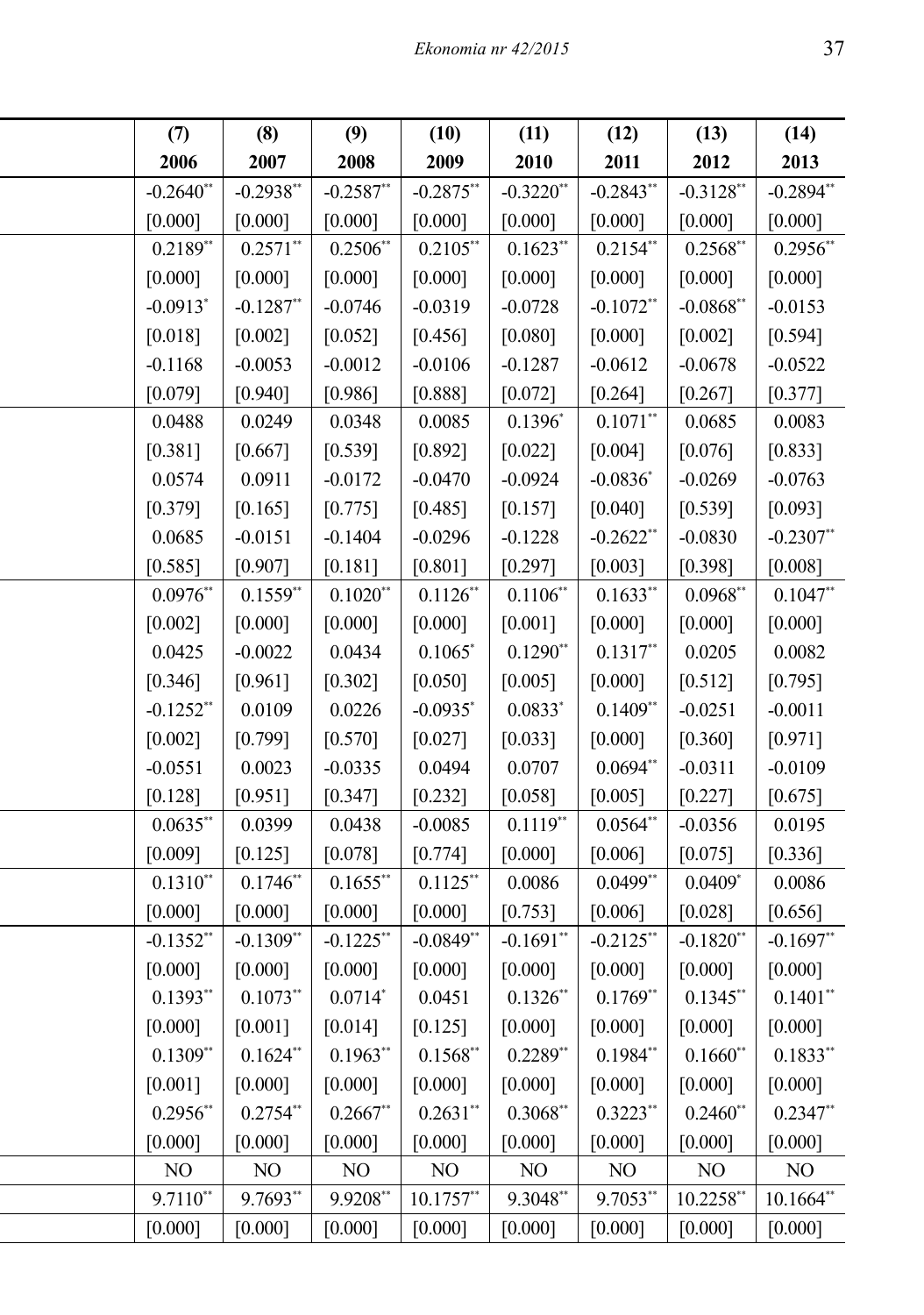|                       | (1)                     | (2)          | (3)          | (4)          | (5)          | (6)                    |  |
|-----------------------|-------------------------|--------------|--------------|--------------|--------------|------------------------|--|
| <b>VARIABLES</b>      | Pooled                  | 2001         | 2002         | 2003         | 2004         | 2005                   |  |
| $SEX = 2$             | $-0.2391$ **            | $-0.0138$    | $-0.1640*$   | $-0.3140$ ** | $-0.3804**$  | $-0.3485**$            |  |
|                       | [0.000]                 | [0.837]      | $[0.019]$    | [0.000]      | [0.000]      | [0.000]                |  |
| $EDU = 1$             | $0.0576**$              | 0.1238       | $-0.2021$    | $-0.4081$ ** | $-0.0906$    | 0.1179                 |  |
|                       | $[0.010]$               | [0.412]      | [0.077]      | [0.000]      | [0.336]      | $[0.206]$              |  |
| $EDU = 3$             | $-0.0098$               | $0.3368$ **  | 0.0644       | $-0.0867$    | 0.0024       | 0.1004                 |  |
|                       | [0.619]                 | [0.000]      | $[0.358]$    | [0.245]      | [0.976]      | $[0.210]$              |  |
| $EDU = 4$             | $-0.4474$ <sup>**</sup> | $-0.3185$ ** | $-0.2416$    | $-0.7921$ ** | $-0.7466$ *  | $-0.2881$ <sup>*</sup> |  |
|                       | [0.000]                 | [0.008]      | [0.037]      | [0.000]      | [0.000]      | $[0.023]$              |  |
| $SEX$ x ( $EDU = 1$ ) | $0.3122$ **             | $-0.0238$    | $0.4541**$   | $0.9560$ **  | $0.5845$ **  | $0.3654**$             |  |
|                       | $[0.000]$               | [0.896]      | $[0.001]$    | [0.000]      | [0.000]      | $[0.003]$              |  |
| $SEX$ x ( $EDU = 3$ ) | $-0.1505$ **            | $-0.3302$ ** | $-0.3222$ ** | $-0.1465$    | 0.1039       | $-0.3783**$            |  |
|                       | [0.000]                 | [0.002]      | $[0.004]$    | [0.206]      | [0.386]      | $[0.003]$              |  |
| $SEX$ x ( $EDU = 4$ ) | $-0.0963$               | $-0.2643$    | $-0.1500$    | 0.3152       | 0.3641       | $-0.0288$              |  |
|                       | [0.059]                 | [0.161]      | [0.411]      | [0.115]      | [0.078]      | $[0.886]$              |  |
| $CSU = 0$             | $0.0681**$              | 0.0901       | 0.0898       | 0.0836       | 0.0090       | $-0.0173$              |  |
|                       | [0.000]                 | [0.136]      | $[0.141]$    | [0.183]      | [0.891]      | $[0.790]$              |  |
| $CSU = 1$             | $0.1901$ **             | 0.1564       | 0.1475       | 0.1231       | $0.3638**$   | $0.4094**$             |  |
|                       | [0.000]                 | [0.098]      | [0.111]      | [0.167]      | [0.000]      | $[0.000]$              |  |
| $CSU = 2$             | $0.2276$ **             | 0.1357       | 0.1340       | 0.0037       | 0.0742       | $0.3310**$             |  |
|                       |                         |              |              |              |              |                        |  |
|                       | [0.000]                 | [0.093]      | $[0.101]$    | [0.965]      | [0.409]      | $[0.000]$              |  |
| $CSU = 3$             | $0.1645$ **             | $-0.0178$    | 0.0848       | $0.2337$ **  | 0.1072       | $0.2526$ **            |  |
|                       | [0.000]                 | $[0.810]$    | $[0.237]$    | $[0.001]$    | [0.158]      | $[0.001]$              |  |
| $MS = 1$              | $0.2008**$              | $-0.0705$    | $0.1666$ *   | $0.1272**$   | 0.0831       | $0.1373**$             |  |
| <b>VOI</b>            | <b>YES</b>              | <b>YES</b>   | <b>YES</b>   | <b>YES</b>   | <b>YES</b>   | YES                    |  |
| Constant              | $-0.3184$ **            | $-0.6603$ ** | $-0.4352$ ** | $-0.4058$ ** | $-0.1012$    | $-0.1931$              |  |
|                       | [0.000]                 | [0.000]      | [0.000]      | [0.000]      | [0.331]      | $[0.091]$              |  |
| atanh $\rho$          | $-0.8723**$             | $-0.5015$ ** | $-0.5420**$  | $-1.0120$ ** | $-0.9895$ ** | $-0.5980**$            |  |
|                       | [0.000]                 | [0.009]      | [0.004]      | [0.000]      | [0.000]      | [0.001]                |  |
| In sigma              | $-0.7966$ **            | $-0.9520$ ** | $-0.9412**$  | $-0.8359**$  | $-0.8070**$  | $-0.9571$ **           |  |
|                       | [0.000]                 | [0.000]      | [0.000]      | [0.000]      | [0.000]      | [0.000]                |  |
|                       |                         |              |              |              |              |                        |  |
| Observations          | 48 4 62                 | 3 3 1 0      | 3 3 4 5      | 3 2 6 8      | 3 0 6 6      | 2993                   |  |
| N_uncensored          | 18619                   | 1 0 0 1      | 1 0 4 5      | 1 0 5 1      | 1 0 0 6      | 1 1 0 3                |  |
| Wald Chi <sup>2</sup> | 12 136                  | 232.7        | 209.3        | 236          | 296.9        | 296.9                  |  |
| $\rm LR$              | 207.6                   | 3.748        | 5.028        | 17.34        | 20.16        | 5.039                  |  |
| LR p-value            | [0.000]                 | [0.0529]     | [0.0249]     | $[0.000]$    | [0.000]      | [0.0248]               |  |

Note: p-values are reported in square brackets under estimates. Significance levels are denoted by:  $*$   $p < 0.01$ ,  $*$   $p < 0.05$ .

Parameters for Voivodeships have been omitted for the sake of brevity.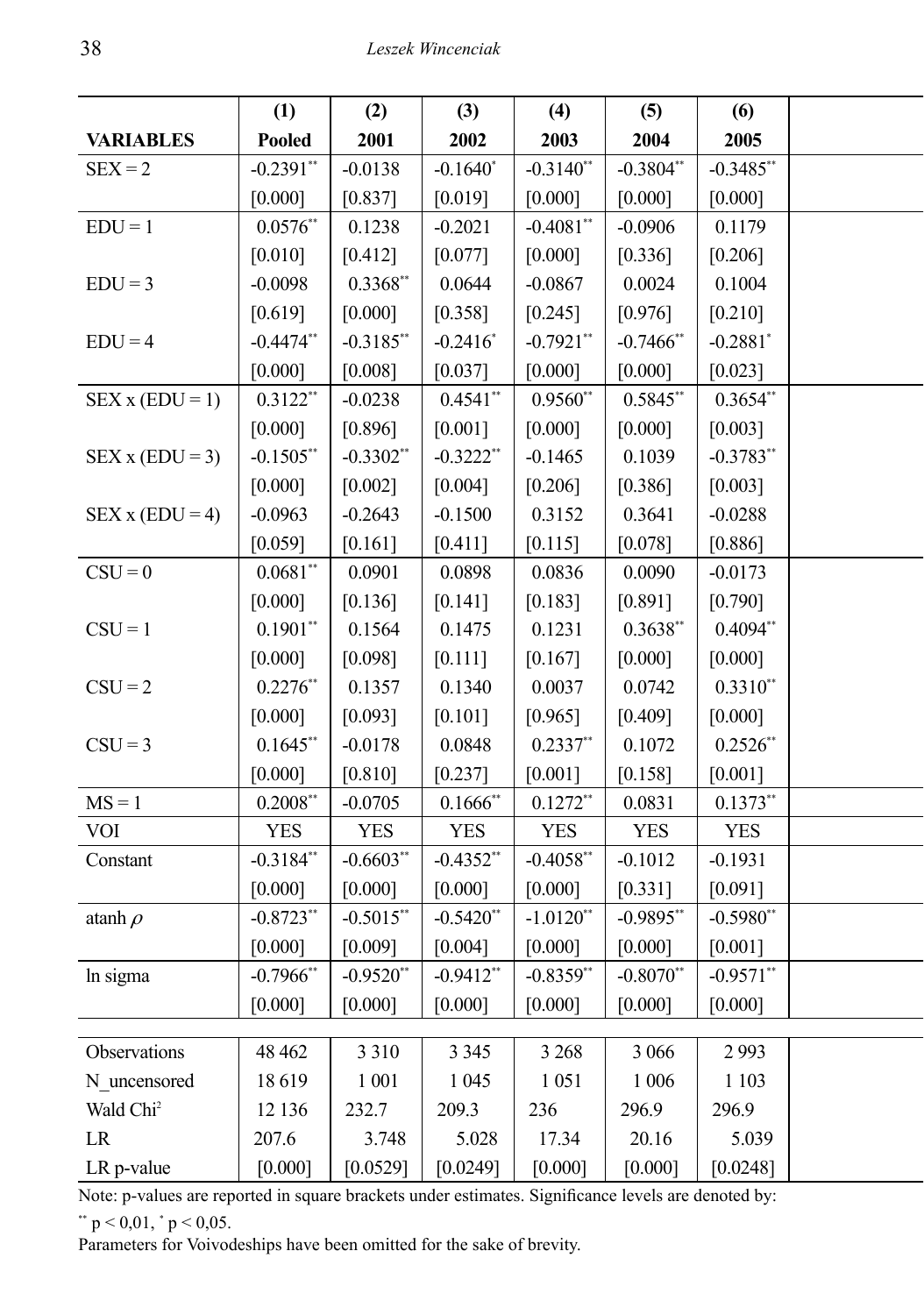| (7)          | (8)                    | (9)          | (10)                  | (11)        | (12)                  | (13)                  | (14)         |
|--------------|------------------------|--------------|-----------------------|-------------|-----------------------|-----------------------|--------------|
| 2006         | 2007                   | 2008         | 2009                  | 2010        | 2011                  | 2012                  | 2013         |
| $-0.3560$ ** | $-0.2822$ <sup>*</sup> | $-0.3994**$  | $-0.3818*$            | $-0.1193$   | $-0.2147$ *           | $-0.1802$ *           | $-0.2268**$  |
| [0.000]      | [0.001]                | [0.000]      | [0.000]               | [0.078]     | [0.000]               | [0.002]               | [0.000]      |
| 0.0665       | 0.1191                 | 0.0114       | 0.0518                | $-0.0136$   | 0.0447                | 0.0949                | 0.0005       |
| [0.464]      | [0.188]                | [0.903]      | [0.567]               | [0.850]     | [0.492]               | [0.140]               | [0.994]      |
| $-0.0654$    | $-0.1191$              | $-0.0706$    | $-0.0924$             | $-0.0412$   | $-0.0802$             | $-0.0604$             | $-0.0098$    |
| [0.443]      | [0.167]                | [0.407]      | [0.267]               | [0.540]     | [0.191]               | [0.324]               | [0.879]      |
| $-0.4548$ ** | $-0.4399$ **           | $-0.5325$ *  | $-0.5057$             | $-0.0911$   | $-0.5350*$            | $-0.5687$             | $-0.5844$ ** |
| [0.001]      | [0.001]                | [0.000]      | [0.000]               | [0.430]     | [0.000]               | [0.000]               | [0.000]      |
| 0.2695       | $0.2779*$              | 0.4895*      | $0.5929$ <sup>*</sup> | 0.2157      | $0.3142$ **           | 0.1550                | $0.2917**$   |
| [0.028]      | [0.025]                | [0.000]      | [0.000]               | [0.025]     | [0.000]               | [0.067]               | [0.001]      |
| $-0.2539$    | $-0.1616$              | 0.0093       | 0.0715                | $-0.1120$   | $-0.1194$             | $-0.1275$             | $-0.1937$ *  |
| [0.050]      | [0.213]                | [0.942]      | [0.569]               | [0.276]     | [0.189]               | [0.158]               | [0.041]      |
| $-0.2432$    | $-0.3981$              | $-0.1028$    | 0.2087                | $-0.3284$   | $-0.2775$             | $-0.1895$             | 0.1694       |
| [0.272]      | [0.066]                | [0.593]      | [0.296]               | [0.062]     | [0.082]               | [0.253]               | [0.297]      |
| 0.1258       | 0.0212                 | $0.2501**$   | 0.1951                | $-0.0392$   | 0.0648                | 0.0784                | $0.1004*$    |
| [0.057]      | [0.751]                | [0.000]      | [0.003]               | [0.466]     | [0.173]               | [0.096]               | [0.042]      |
| $0.3101$ **  | $0.2612$ *             | $0.2604**$   | $-0.0509$             | 0.0559      | $0.2368$ *            | 0.1373                | $0.2475$ **  |
| $[0.002]$    | $[0.007]$              | [0.006]      | [0.629]               | [0.465]     | [0.000]               | [0.043]               | [0.000]      |
| $0.3927$ **  | 0.1737                 | 0.1282       | $0.2709$ <sup>*</sup> | 0.1227      | $0.3511$ <sup>*</sup> | $0.4182*$             | $0.3913**$   |
| [0.000]      | [0.056]                | [0.145]      | $[0.002]$             | [0.061]     | [0.000]               | [0.000]               | [0.000]      |
| $0.3570$ **  | 0.2848*                | 0.1331       | $-0.0785$             | 0.0808      | 0.2210                | $0.2471$ <sup>*</sup> | $0.2439**$   |
| [0.000]      | [0.000]                | [0.085]      | [0.310]               | [0.190]     | [0.000]               | [0.000]               | [0.000]      |
| 0.0740       | $0.1774$ *             | $0.2578$ *   | 0.4185*               | $0.1162$ *  | $0.2563*$             | $0.1757$ *            | $0.1694$ **  |
| <b>YES</b>   | <b>YES</b>             | <b>YES</b>   | <b>YES</b>            | <b>YES</b>  | <b>YES</b>            | <b>YES</b>            | <b>YES</b>   |
| $-0.1563$    | $-0.2831$ <sup>*</sup> | $0.2116*$    | $-0.0092$             | $-0.9962$ * | $-0.2825$ *           | $-0.1549$             | $-0.1669$    |
| [0.171]      | [0.011]                | [0.048]      | [0.932]               | [0.000]     | [0.002]               | [0.075]               | [0.067]      |
| $-0.7067$ ** | $-0.8042$ **           | $-1.0447**$  | $-1.3221$ **          | $1.0746**$  | 0.3334                | $-0.7527$ *           | $-0.6089**$  |
| [0.000]      | [0.000]                | [0.000]      | [0.000]               | [0.000]     | [0.026]               | [0.000]               | [0.000]      |
| $-0.8900**$  | $-0.8334**$            | $-0.7741$ ** | $-0.6346**$           | $-0.7080**$ | $-0.9824**$           | $-0.8411$ **          | $-0.9155***$ |
| [0.000]      | [0.000]                | [0.000]      | [0.000]               | [0.000]     | [0.000]               | [0.000]               | [0.000]      |
|              |                        |              |                       |             |                       |                       |              |
| 2812         | 2 7 3 0                | 2 741        | 2 7 1 1               | 5 3 6 3     | 5464                  | 5 5 1 3               | 5 1 4 6      |
| 1 1 0 3      | 1 1 0 6                | 1 4 3 0      | 1 4 0 5               | 1 1 4 5     | 2 5 0 5               | 2 5 0 5               | 2 2 1 4      |
| 399.4        | 418.1                  | 453.9        | 371.4                 | 603.5       | 1212                  | 1090                  | 1031         |
| 29.24        | 20.12                  | 36.28        | 115.5                 | 8.789       | 3.525                 | 16.04                 | 11.94        |
| [0.000]      | [0.000]                | [0.000]      | [0.000]               | [0.0030]    | [0.0604]              | [0.000]               | [0.0006]     |